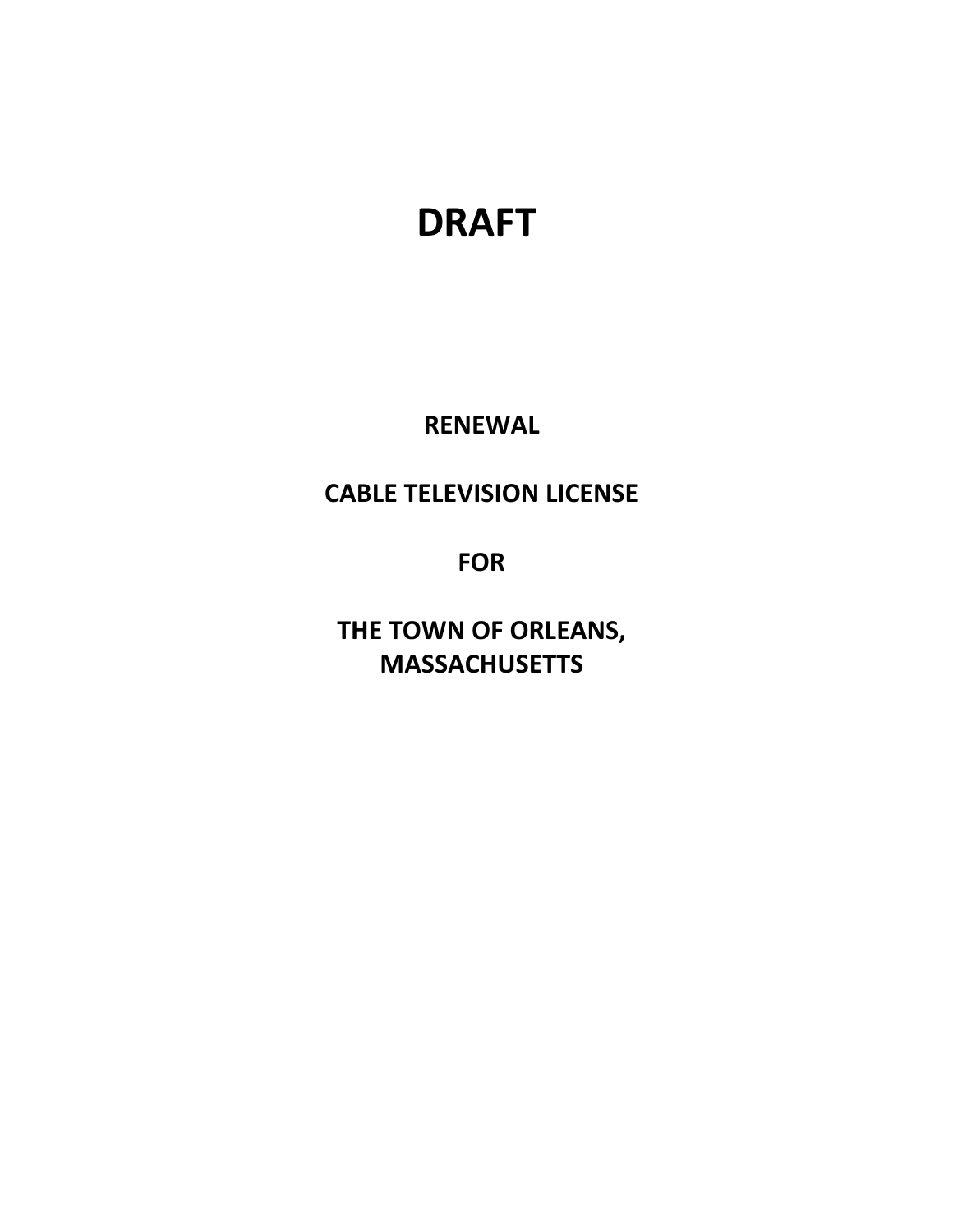### **TABLE OF CONTENTS**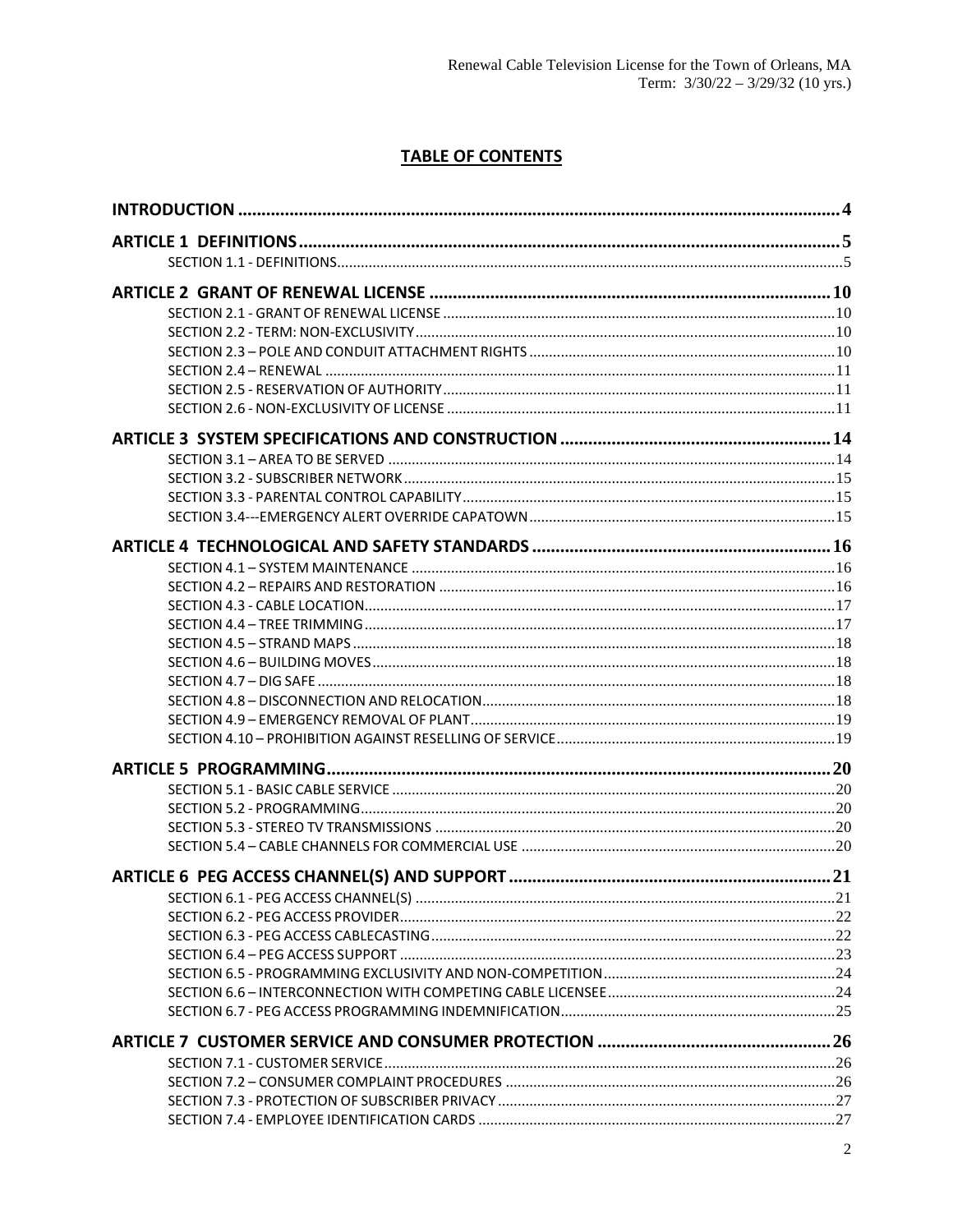| SECTION 9.9 -LIQUIDATED DAMAGES |  |
|---------------------------------|--|
|                                 |  |
|                                 |  |
|                                 |  |
|                                 |  |
|                                 |  |
|                                 |  |
|                                 |  |
|                                 |  |
|                                 |  |
|                                 |  |
|                                 |  |
|                                 |  |
|                                 |  |
|                                 |  |
|                                 |  |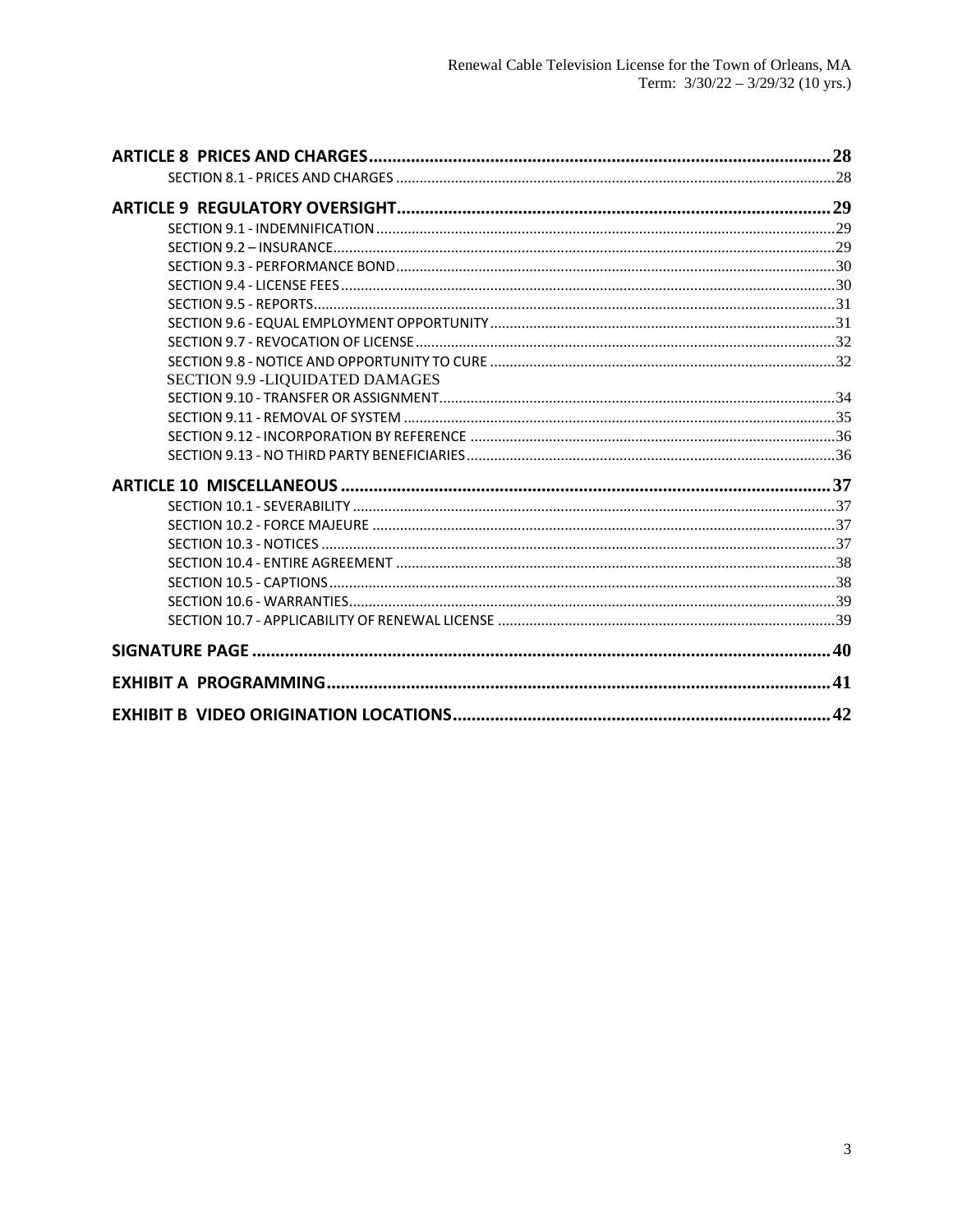### **ORLEANS RENEWAL LICENSE**

### **INTRODUCTION**

WHEREAS, Comcast of Southern New England, Inc., (hereinafter "Licensee"), is the duly authorized holder of a renewal license to operate a cable television system in the Town of Orleans, Massachusetts (hereinafter the "Town"), said license having commenced on November 20, 2009;

WHEREAS, Licensee filed a written request for a renewal of its license by letter dated March 13, 2017 in conformity with the Cable Communications Policy Act of 1984 ("Cable Act") and filed a renewal proposal dated July 19, 2019;

WHEREAS, there has been an opportunity for public comment, as required by Section 626(h) of the Cable Act;

WHEREAS, the Issuing Authority has determined that the financial, legal, and technical ability of Licensee is reasonably sufficient to provide services, facilities, and equipment necessary to meet the future cable-related needs of the community, and desires to enter into this Renewal License with Licensee for the construction and continued operation of a cable system on the terms and conditions set forth herein; and

WHEREAS, the Town's Mayor, as the Issuing Authority, finds that Licensee has complied with the terms of its previous license.

NOW THEREFORE, after due and full consideration, the Issuing Authority and Licensee agree that this Renewal License is issued upon the following terms and conditions: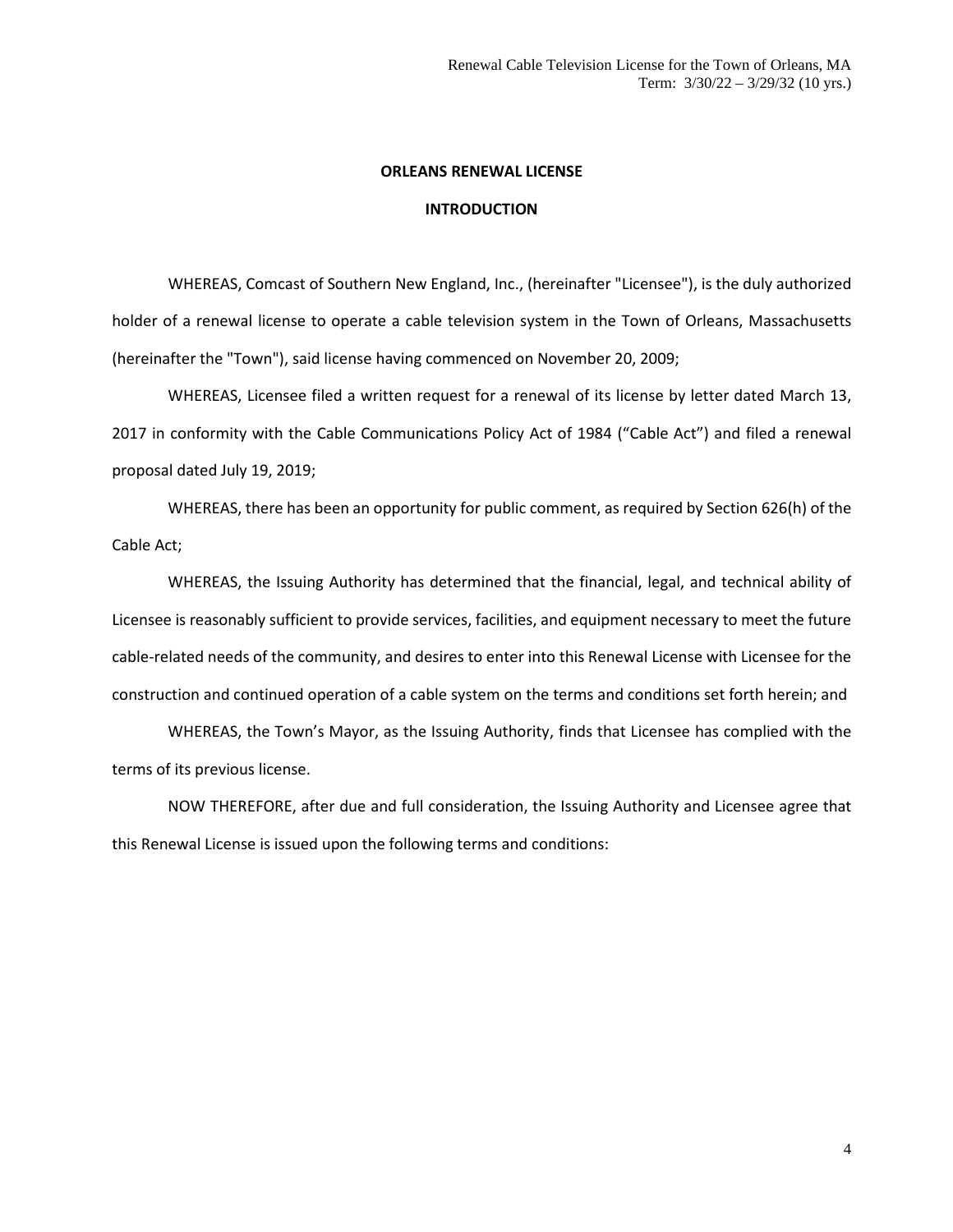#### **DEFINITIONS**

### **SECTION 1.1 - DEFINITIONS**

For the purpose of this Renewal License, capitalized terms, phrases, words, and abbreviations shall have the meanings ascribed to them in the Cable Communications Policy Act of 1984, as amended from time to time, 47 U.S.C. §§ 521 et seq. (the "Cable Act"), and Massachusetts General Laws Chapter 166A (M.G.L.c.166A), as amended from time to time, unless otherwise defined herein.

(a) Access Provider – shall mean the person, group or entity, for non-profit, designated by the Issuing Authority for the purpose of operating and managing the use of Public, Educational and Governmental Access funding, equipment and channels on the cable television system in accordance with this Renewal License and 47 U.S.C. 531.

(b) Basic Cable Service – shall mean the lowest tier of service which includes the retransmission of local television broadcast signals.

(c) Cable Act – shall mean the Cable Communications Policy Act of 1984, Public Law No. 98-549, 98 Stat. 2779 (1984), 47 U.S.C. 521 et. seq., amending the Communications Act of 1934, as further amended by the 1992 Cable Consumer Protection and Competition Act, Public Law No. 102-385 and the Telecommunications Act of 1996, Public Law No. 104-458, 110 Stat. 56 (1996) and as may be further amended.

(d) Cable Division – shall mean the Competition Division of the Massachusetts Department of Telecommunications and Cable established pursuant to Massachusetts General Laws Chapter 166A (M.G.L. Chapter 166A) or its successor

(e) Cable Service – shall mean the one-way transmission to subscribers of (i) video programming, or (ii) other programming service, and subscriber interaction, if any, which is required for the selection or use of such video programming or other programming service.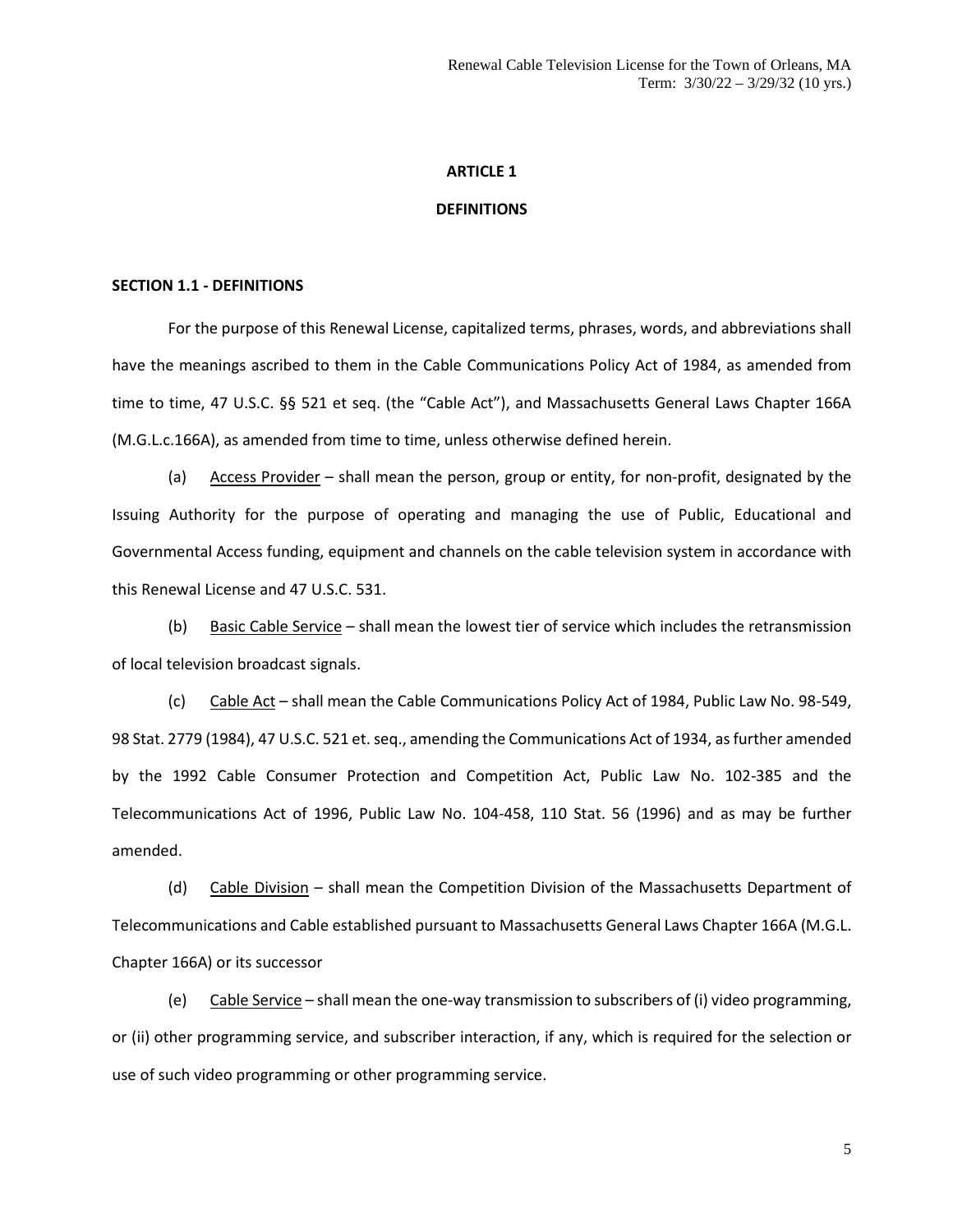(f) Cable System or System – shall mean the facility owned, constructed, installed, operated and maintained by Licensee in the Town of Orleans, consisting of a set of closed transmission paths and associated signal generation, reception, and control equipment that is designated to provide cable service which includes video programming and which is provided to multiple subscribers within a community, but such term does not include (a) a facility that serves only to retransmit the television signals of one or more television broadcast stations; (b) a facility that serves subscribers without using any public right-of-way; (c) a facility of a common carrier which is subject, in whole or in part, to the provisions of Title II of the Cable Act, except that such facility shall be considered a cable system (other than for purposes of section 621(c) of the Cable Act) to the extent such facility is used in the transmission of video programming directly to subscribers unless the extent of such use is solely to provide interactive on-demand services; or (d) an open video system that complies with section 653 of this title, or (e) any facilities of any electric utility used solely for operating its electric utility systems.

(g)  $Drop - shell$  mean the coaxial cable that connects a home or building to the Subscriber Network

(h) Effective Date – shall mean November 1, 2020

(i)  $FCC -$  shall mean the Federal Communications Commission or any successor governmental entity.

(j) Franchise Fee – shall mean the payments to be made by Licensee to the Issuing Authority, the Town of Orleans and or any other governmental subdivision, such as an Access Provider, which shall have the meaning as set forth in Section 622(g) of the Cable Act.

(k) Gross Annual Revenues – means the Cable Service revenue derived by the Grantee from the operation of the Cable System in the Franchise Area to provide Cable Services, calculated in accordance with generally accepted accounting principles ("GAAP"). Cable Service revenue includes monthly basic, premium and pay-per-view video fees, leased access fees, advertising and home shopping revenue, installation fees and equipment rental fees. Gross Revenue shall not include refundable deposits, bad debt,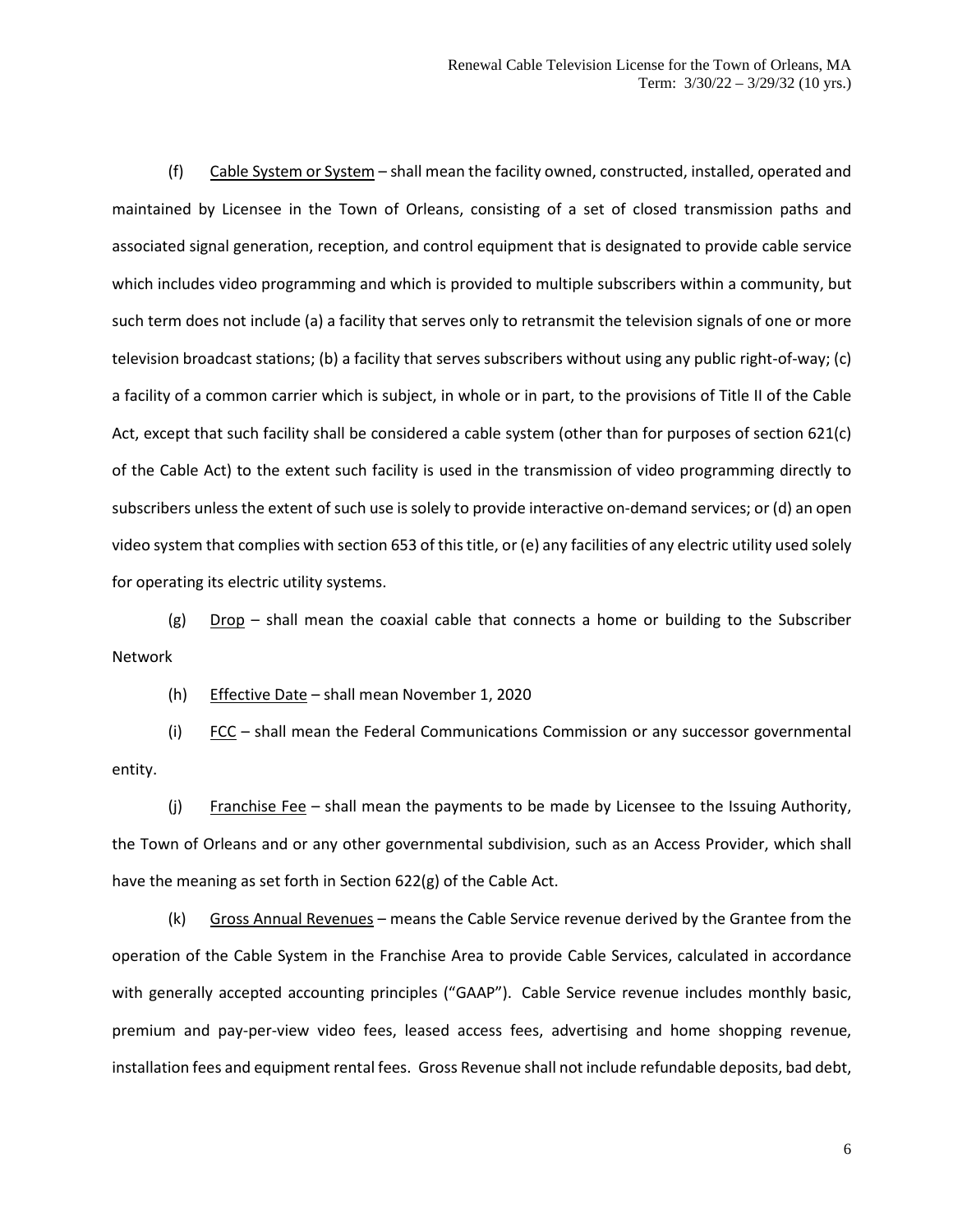late fees, investment income, programming launch support payments, advertising sales commissions, nor any taxes, fees or assessments imposed or assessed by any governmental authority.

(l) Issuing Authority – shall mean the Mayor of the Town of Orleans, Massachusetts, or the lawful designee thereof.

(m) Licensee – shall mean Comcast of Southern New England, Inc., or any successor or transferee in accordance with the terms and conditions in this Renewal License.

(n) License Fee – shall mean the payments to be made by Licensee to the Issuing Authority, the Town of Orleans and or any other governmental subdivision, which shall have the meaning as set forth in M.G.L.c. 166A, § 9.

(o) Modulator shall mean CATV modulator or equivalent device used for video signal transport.

(p) Multichannel Video Programming Distributor – shall mean a person such as, but not limited to, a cable operator, a multichannel multipoint distribution service, a direct broadcast satellite service, or a television receive-only satellite program distributor, who makes available for purchase, by subscribers or customers, multiple channels of video programming.

(q) Normal Operating Conditions – shall mean those service conditions which are within the control of the Franchisee. Those conditions which are not within the control of the Franchisee include, but are not limited to, natural disasters, civil disturbances, power outages, telephone network outages, and severe or unusual weather conditions. Those conditions which are ordinarily within the control of the Franchisee include, but are not limited to, special promotions, pay-per-view events, rate increases, regular peak or seasonal demand periods, and maintenance or upgrade of the Cable System.

 $(r)$  Outlet – shall mean an interior receptacle that connects a television set to the Cable Television System.

(s) PEG Access User – shall mean a Person utilizing the Cable Television System, including all related facilities for purposes of production and/or transmission of PEG Access Programming as opposed to utilization solely as a Subscriber.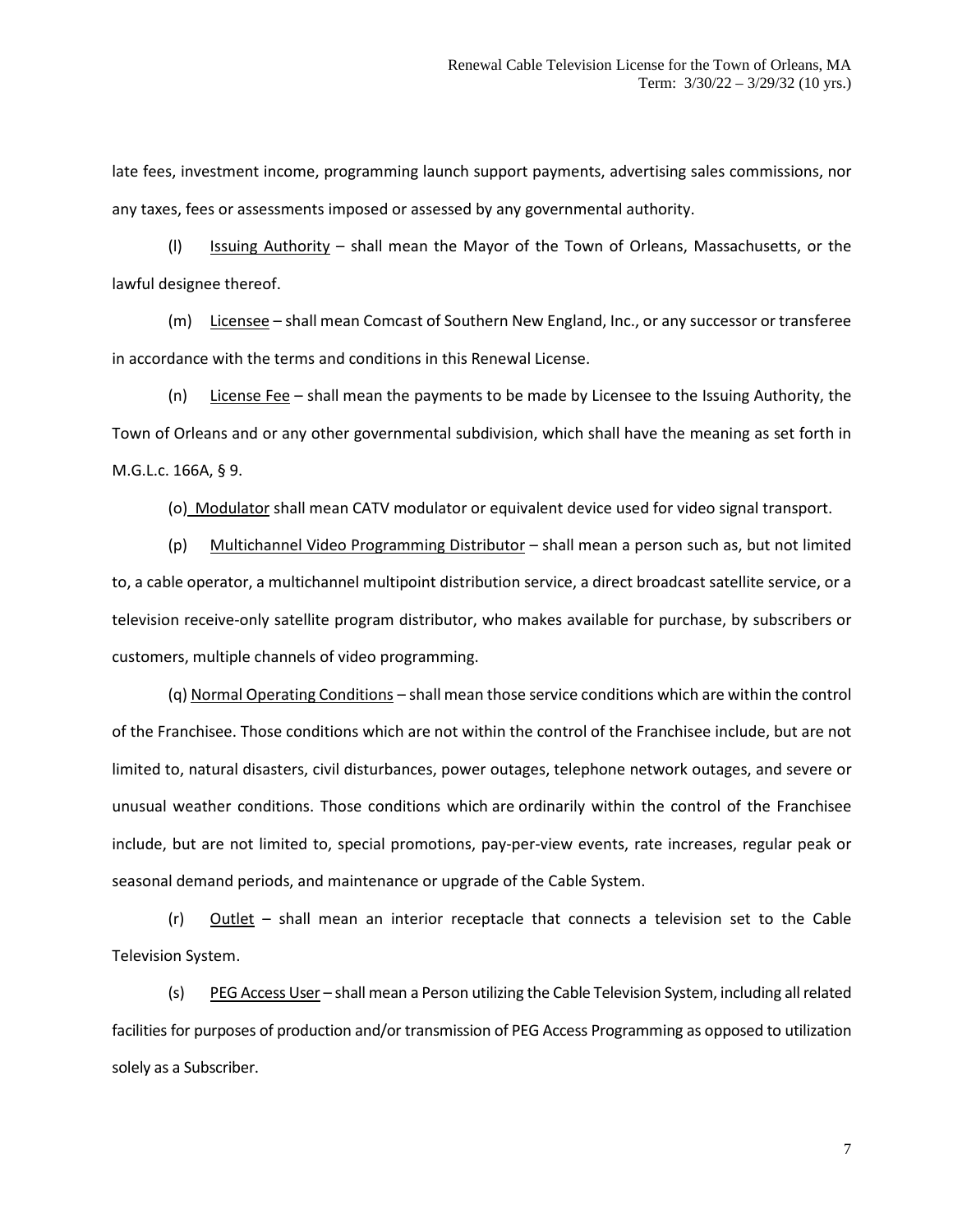(t) Person – shall mean any natural person or any association, firm, partnership, joint venture, corporation, or other legally recognized entity, whether for-profit or not-for profit, but shall not mean the Issuing Authority.

(u) Public, Educational and Government (PEG) Access Programming – shall mean noncommercial programming produced by any Orleans residents or organizations, schools and government entities and the use of designated facilities, equipment and/or channels of the Cable System in accordance with 47 U.S.C. 531 and this Renewal License.

(v) Public Buildings – shall mean those buildings owned or leased by the Issuing Authority for municipal government administrative purposes, and shall not include buildings owned by Issuing Authority but leased to third parties or buildings such as storage facilities at which government employees are not regularly stationed.

(w) Public Way – shall mean the surface of, and the space above and below, any public street, highway, freeway, bridge, land path, alley, court, boulevard, sidewalk, way, lane, public way, drive, circle or other public right-of-way, including, but not limited to, public utility easements, dedicated utility strips, or rights-of-way dedicated for compatible uses and any temporary or permanent fixtures or improvements located thereon now or hereafter held by the Issuing Authority in the Town of Orleans, which shall entitle Licensee to the use thereof for the purpose of installing, operating, repairing, and maintaining the Cable System. Public Way shall also mean any easement now or hereafter held by the Issuing Authority within the Town of Orleans for the purpose of public travel, or for utility or public service use dedicated for compatible uses, and shall include other easements or rights-of-way as shall within their proper use and meaning entitle Licensee to the use thereof for the purposes of installing, operating, and maintaining Licensee's Cable System over poles, wires, cables, conductors, ducts, conduits, vaults, manholes, amplifiers, appliances, attachments, and other property as may be ordinarily necessary and pertinent to the Cable System.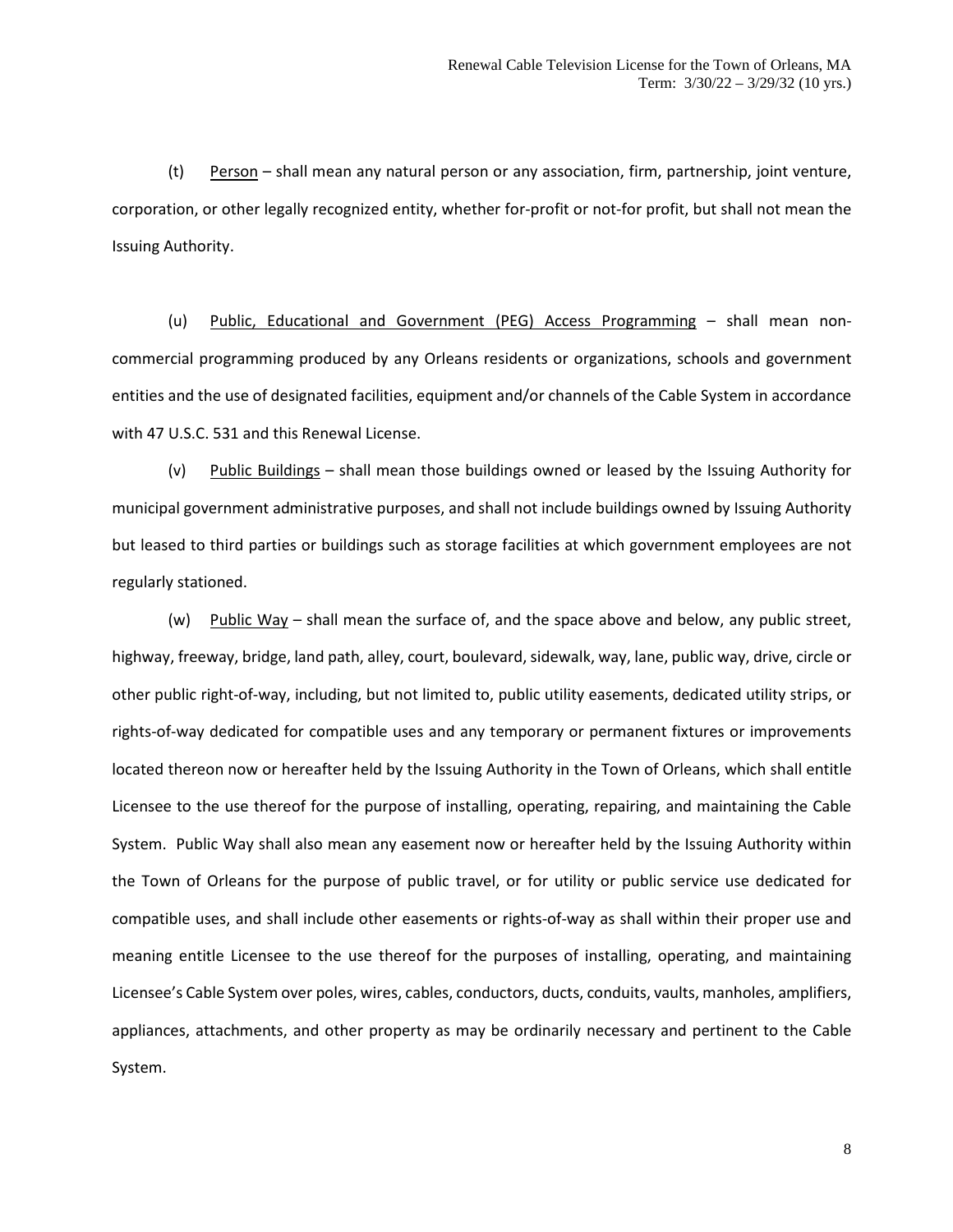(x) Renewal License or License – shall mean this Agreement and any amendments or modifications in accordance with the terms herein.

(y) Signal – shall mean any transmission which carries Programming from one location to another.

(z) Standard Installation – shall mean the standard one hundred fifty foot (150') aerial Drop connection to the existing distribution system.

(aa) Subscriber - shall mean a Person or user of the Cable System who lawfully receives Cable Service with Licensee's express permission.

(ab) Subscriber Network - shall mean the trunk and feeder signal distribution network over which video and audio signals are transmitted to Subscribers.

(ac) Town - shall mean the Town of Orleans, Massachusetts.

(ad) Trunk and Distribution System – shall mean that portion of the Cable System for the delivery of Signals, but not including Drop Cable(s) to Subscriber's residences.

(ae) Video Programming or Programming - shall mean the programming provided by, or generally considered comparable to programming provided by, a television broadcast station.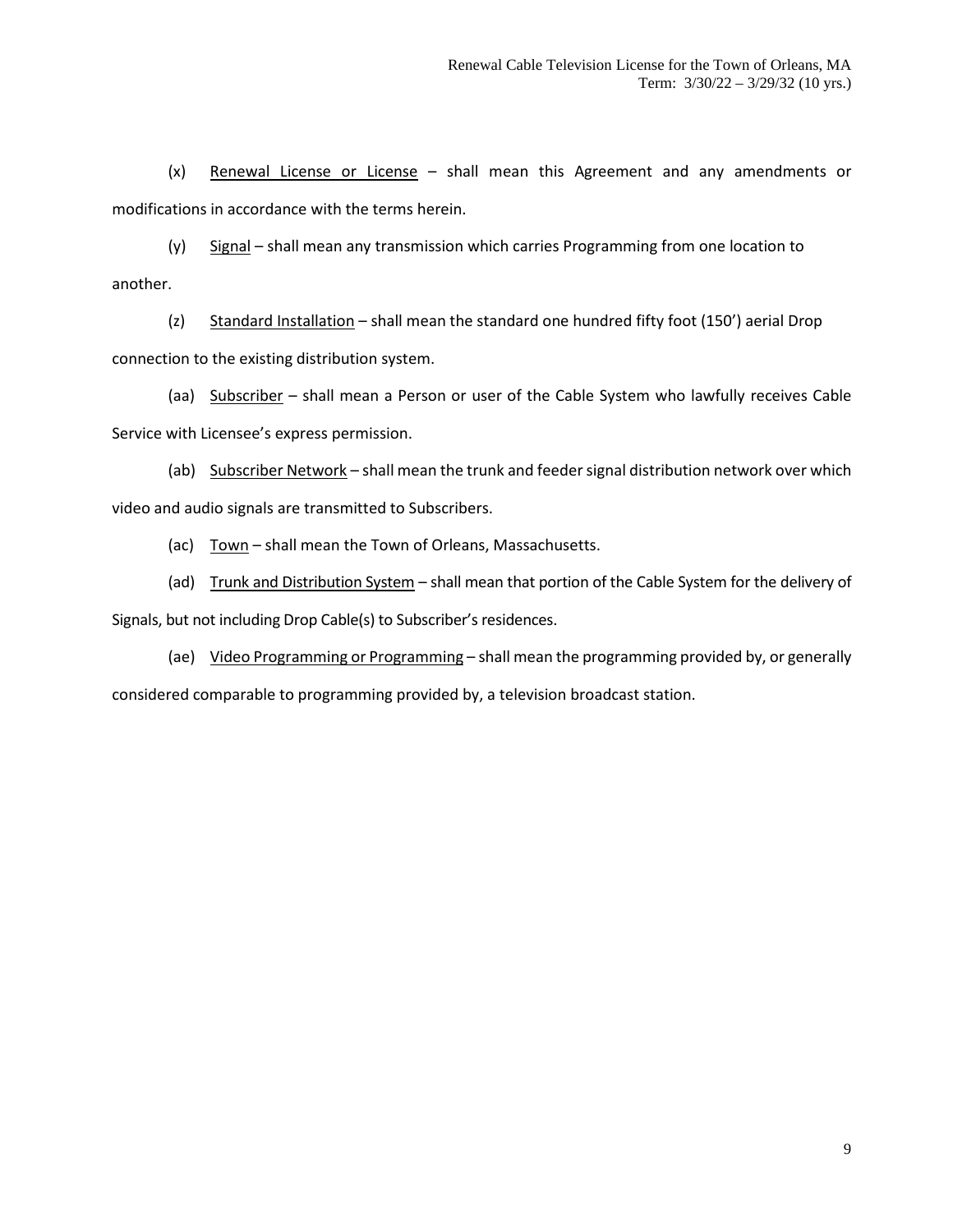#### **GRANT OF RENEWAL LICENSE**

#### **SECTION 2.1 - GRANT OF RENEWAL LICENSE**

(a) Pursuant to the authority of M.G.L. c. 166A, and the Cable Act the Issuing Authority hereby grants a non-exclusive Renewal License to Comcast of Southern New England, Inc., a Delaware Corporation, authorizing and permitting Licensee to construct, operate and maintain a Cable System in the Public Way within the municipal limits of the Town of Orleans. Nothing in this License shall be construed to prohibit Licensee from offering any service over its Cable System that is not prohibited by federal or state law.

(b) This Renewal License is granted under and in compliance with the Cable Act and M.G.L.c. 166A, and in compliance with all rules and regulations of the FCC and the Cable Division in force and effect during the period for which this Renewal License is granted.

(c) Subject to the terms and conditions herein, the Issuing Authority hereby grants to Licensee the right to construct, upgrade, install, operate and maintain a Cable System within the Public Way.

### **SECTION 2.2 - TERM: NON-EXCLUSIVITY** [SEE M.G.L.c. 166A §3(d) and 13]

The term of this non-exclusive Renewal License shall be for a period of ten (10) years and shall commence on March 30, 2022, following the expiration of the current license, and shall expire at midnight on March 29, 2032.

#### **SECTION 2.3 - POLE AND CONDUIT ATTACHMENT RIGHTS** [SEE M.G.L.c. 166 §22-25] ]

Pursuant to M.G.L.c. 166, §§22-25, permission is hereby granted to Licensee to attach or otherwise affix including, but not limited to cables, wire, or optical fibers comprising the Cable System to the existing poles and conduits on and under public streets and ways, provided Licensee secures the permission and consent of the public utility companies to affix the cables and/or wires to their pole and conduit facilities. By virtue of this License the Issuing Authority grants Licensee equal standing with power and telephone utilities in the manner of placement of facilities on Public Ways.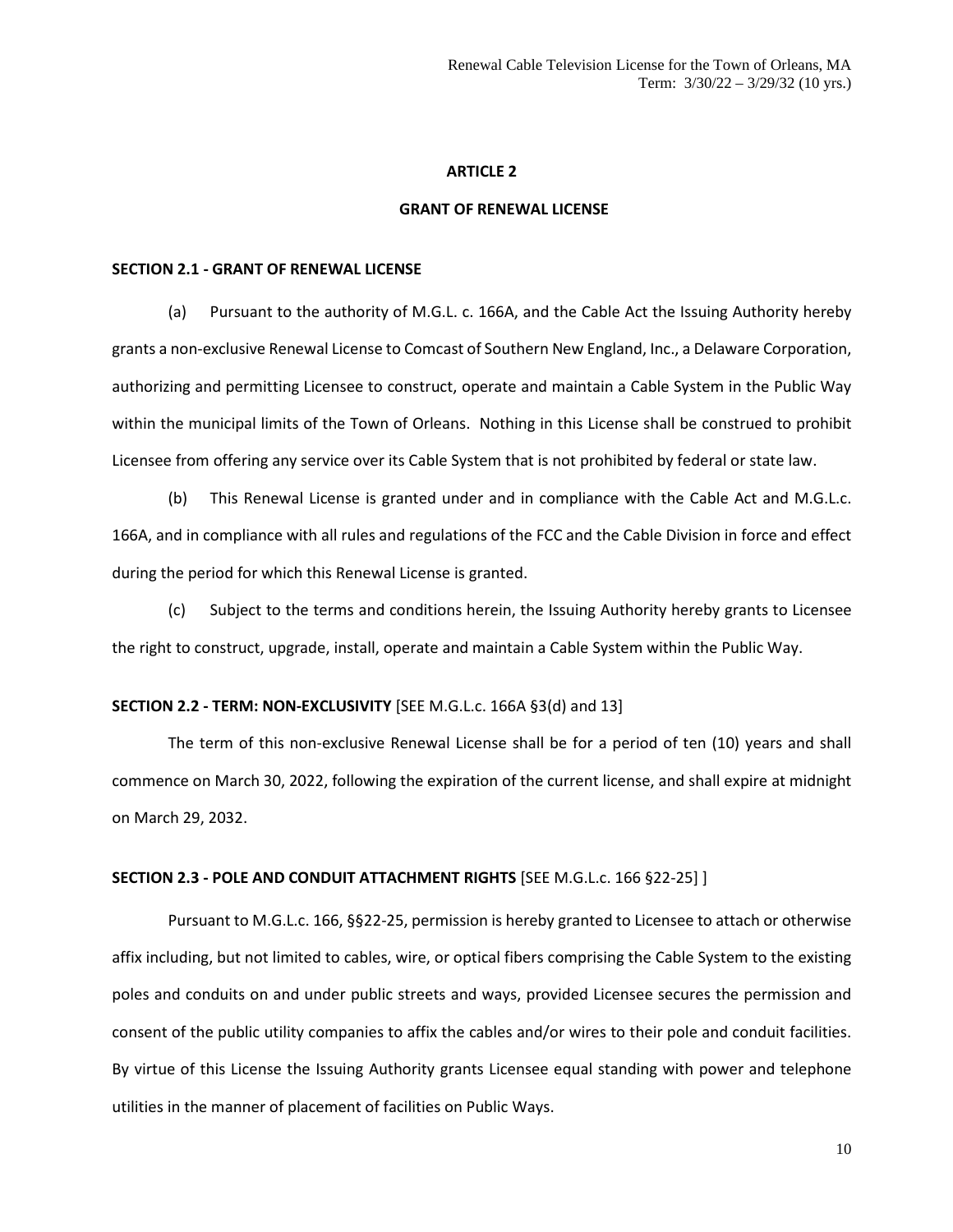### **SECTION 2.4 - RENEWAL** [SEE M.G.L.c. 166A §13]

(a) In accordance with the provisions of federal law, M.G.L.c. 166A, § 13 and applicable regulations, this Renewal License shall be subject to additional renewals for the periods not to exceed ten (10) years or such other periods as allowed by law.

(b) In accordance with applicable law, any such renewal or renewals shall be upon mutual written agreement by Licensee and the Issuing Authority and shall contain such modified or additional terms as Licensee and the Issuing Authority may then agree.

#### **SECTION 2.5 - RESERVATION OF AUTHORITY**

Nothing in this Renewal License shall (A) abrogate the right of the Issuing Authority to perform any public works or public improvements of any description, (B) be construed as a waiver of any codes or ordinances of general applicability and not specific to the Cable System, Licensee, or this License, or (C) be construed as a waiver or release of the rights of the Issuing Authority in and to the Public Ways. This License is a contract and except as to those changes which are the result of the Issuing Authority's lawful exercise of its general police power, the Issuing Authority may not take any unilateral action which materially changes the explicit mutual promises in this License. Any changes to this License must be made in writing signed by the Licensee and the Issuing Authority. Any conflict between this License and any Issuing Authority ordinance or regulation that is not generally applicable, shall be resolved by a Court of appropriate jurisdiction. Notwithstanding any other provision of this License, Licensee reserves the right to challenge provisions of any ordinance, rule, regulation, or other enactment of the Issuing Authority that conflicts with its contractual rights under this License, either now or in the future.

### **SECTION 2.6 - NON-EXCLUSIVITY OF LICENSE**

(a) Licensee acknowledges and agrees that the Issuing Authority reserves the right to grant one or more additional licenses or other authorizations to other Cable Service providers or wireline based video service providers within the Town for the right to use and occupy the Public Ways or streets within the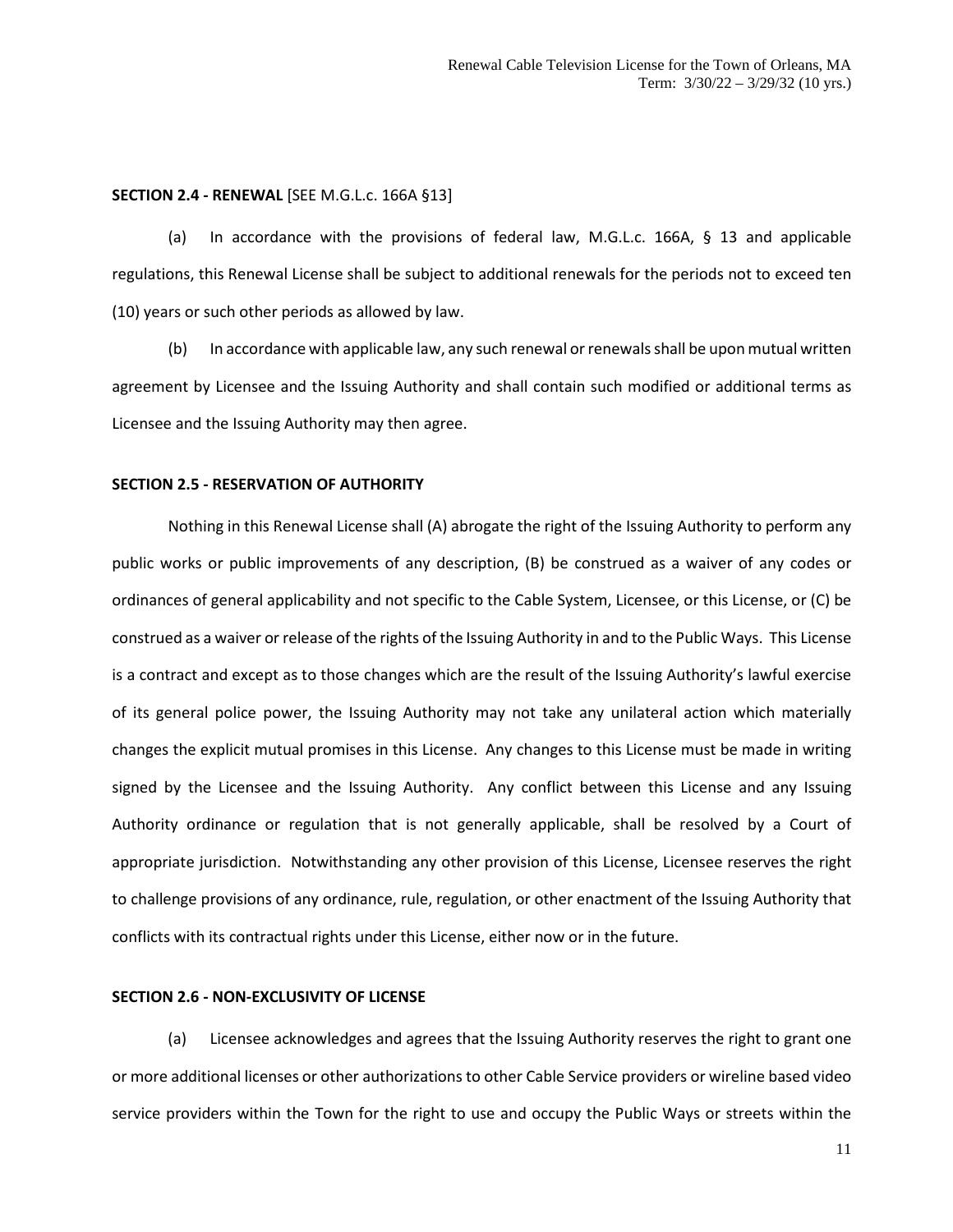Issuing Authorities jurisdiction. If any such additional or competitive license or other authorization is granted by the Issuing Authorities which, in the reasonable opinion of Licensee, contains more financially favorable or less burdensome terms or conditions than this Renewal License, including, but not limited to: franchise fees; payment schedules, insurance; system build-out requirements; performance bonds or similar instruments; public, education and government access channels and support; customer service standards; required reports and related record keeping; and notice and opportunity to cure breaches; the Issuing Authority agrees that it shall amend this Renewal License to include any more favorable or less burdensome terms or conditions.

(b) In the event an application for a new cable television license or other authorization is filed with the Issuing Authority, proposing to serve the Town, in whole or in part, the Issuing Authority shall serve a copy of such application upon any existing Licensee or incumbent cable operator by registered or certified mail or via nationally recognized overnight courier service within a reasonable time thereafter.

(c) To the extent allowed by applicable law(s), the grant of any additional cable television license(s) or other authorization shall be on equivalent terms and conditions as those contained in this Renewal License.

(d) The issuance of additional license(s) shall be subject to all applicable federal and state laws, including M.G.L.c. 166A and applicable regulations promulgated thereunder.

(e) In the event that Licensee believes that any additional license(s) or other authorization has been granted on terms or conditions more favorable or less burdensome than those contained in this Renewal License, the Issuing Authority shall convene a public hearing on such issue, within not more than thirty (30) days of receipt of a hearing request from Licensee. Along with said written request, Licensee shall provide the Issuing Authority with written reasons for its belief. At the public hearing, the Issuing Authority shall afford Licensee an opportunity to demonstrate that any such additional license(s) or other authorization are on terms more favorable or less burdensome than those contained in this Renewal License. Licensee shall provide the Issuing Authority with such financial or other relevant information as is reasonably requested.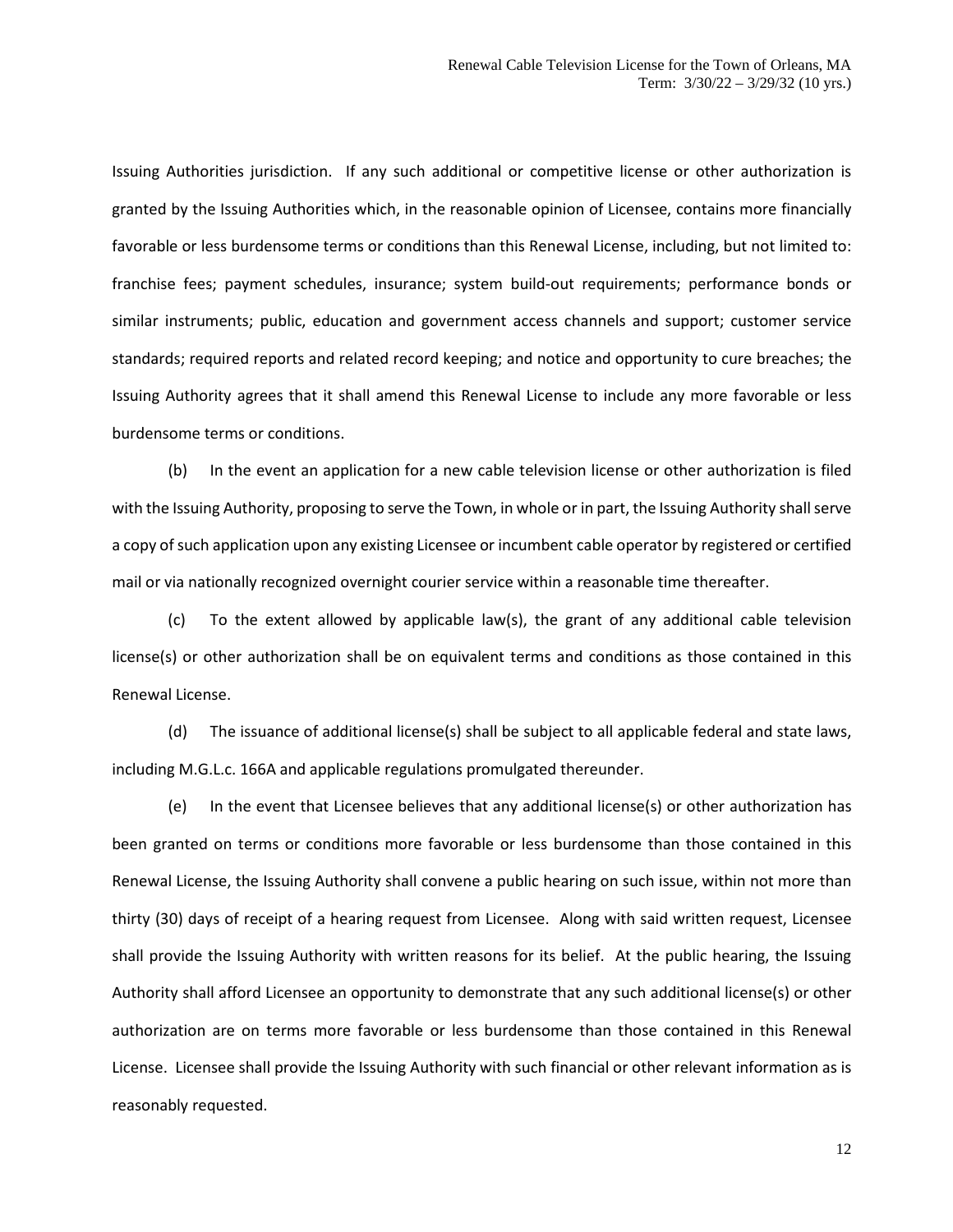(f) Should Licensee demonstrate that any such additional license(s) or other authorizations have been granted on terms and conditions more favorable or less burdensome than those contained in this Renewal License, the Issuing Authority shall make equitable amendments to this Renewal License within a reasonable time.

(g) In the event that Licensee demonstrates that an existing or future Cable Service provider or wireline based video service provider in the Town has been provided relief by the Issuing Authority from any obligation of its license, then Licensee shall be awarded an equivalent amount of relief from the material obligations herein. Such relief shall be in writing and in the form of an amendment to this License. The Issuing Authority shall convene a public hearing on the issue within sixty (60) days of Licensee's notification to the Issuing Authority requiring such relief, unless otherwise mutually agreed to. License shall provide reasons for its belief in the notification. At the public hearing, the Issuing Authority shall afford Licensee an opportunity to demonstrate that any existing or future service providers in the Town have been provided relief by the Issuing Authority from any obligation of its cable television license or other similar lawful authorization. Licensee shall provide the Issuing Authority with such financial or other relevant information as is reasonably requested to justify its belief; provided, however, that the parties' counsel mutually and reasonably deem said information is non-proprietary.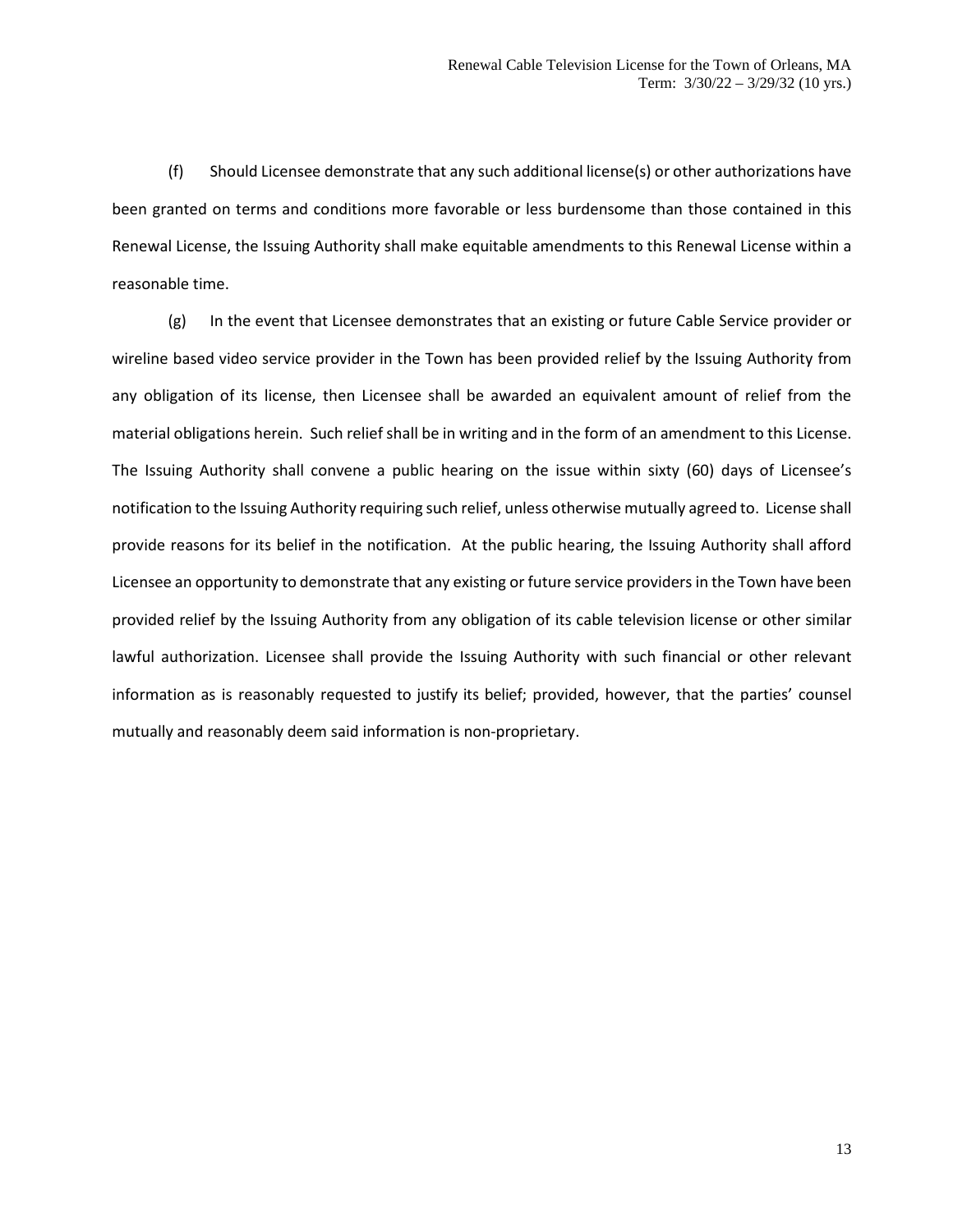### **SYSTEM SPECIFICATIONS AND CONSTRUCTION**

#### **SECTION 3.1 - AREA TO BE SERVED** [SEE M.G.L.c. 166A §3(a)]

(a) Licensee shall upon request make Cable Service available to every residential dwelling unit within the Town where the minimum density is at least fifteen (15) dwelling units per aerial mile and twenty (20) dwelling units per underground mile providing however, that any request for plant extension is measured from the existing Trunk and Distribution System and Licensee is able to obtain from property owners any necessary easements and/or permits in accordance with Cable Act. Licensee shall make service available to multiple dwelling units (MDU) upon request and where economically feasible and providing that Licensee is able to obtain from the property owners any necessary easements, permits and agreements to provide Service to said MDU. Subject to the density requirement, Licensee shall upon request offer Cable Service to all new homes or previously unserved homes located within one hundred fifty feet (150') of Licensee's Trunk and Distribution System. For non-Standard Installations Licensee shall offer said Service within ninety (90) days of a Subscriber requesting such for aerial installations and one hundred eighty (180) days, weather permitting, of a Subscriber requesting such for underground installations. With respect to areas of the Town which are currently served by Licensee from a contiguous cable television system or currently unserved but could be served by abutting Town(s) served by Licensee, Licensee shall have the option to serve such areas from its cable television system in such abutting Town.

(b) Installation costs shall conform with the Cable Act. Any dwelling unit within an aerial one hundred fifty feet (150 ft.) of the Trunk and Distribution System shall be entitled to a Standard Installation rate in accordance with applicable federal and state laws. Underground installs are considered nonstandard installations. All non-standard installations shall be provided at a rate established by the Licensee in accordance with applicable federal and state laws.

(c) Provided Licensee has at least ninety (90) days' prior written notice concerning the opening of residential subdivision trenching, or of the installation of conduit for the location of utilities, it shall install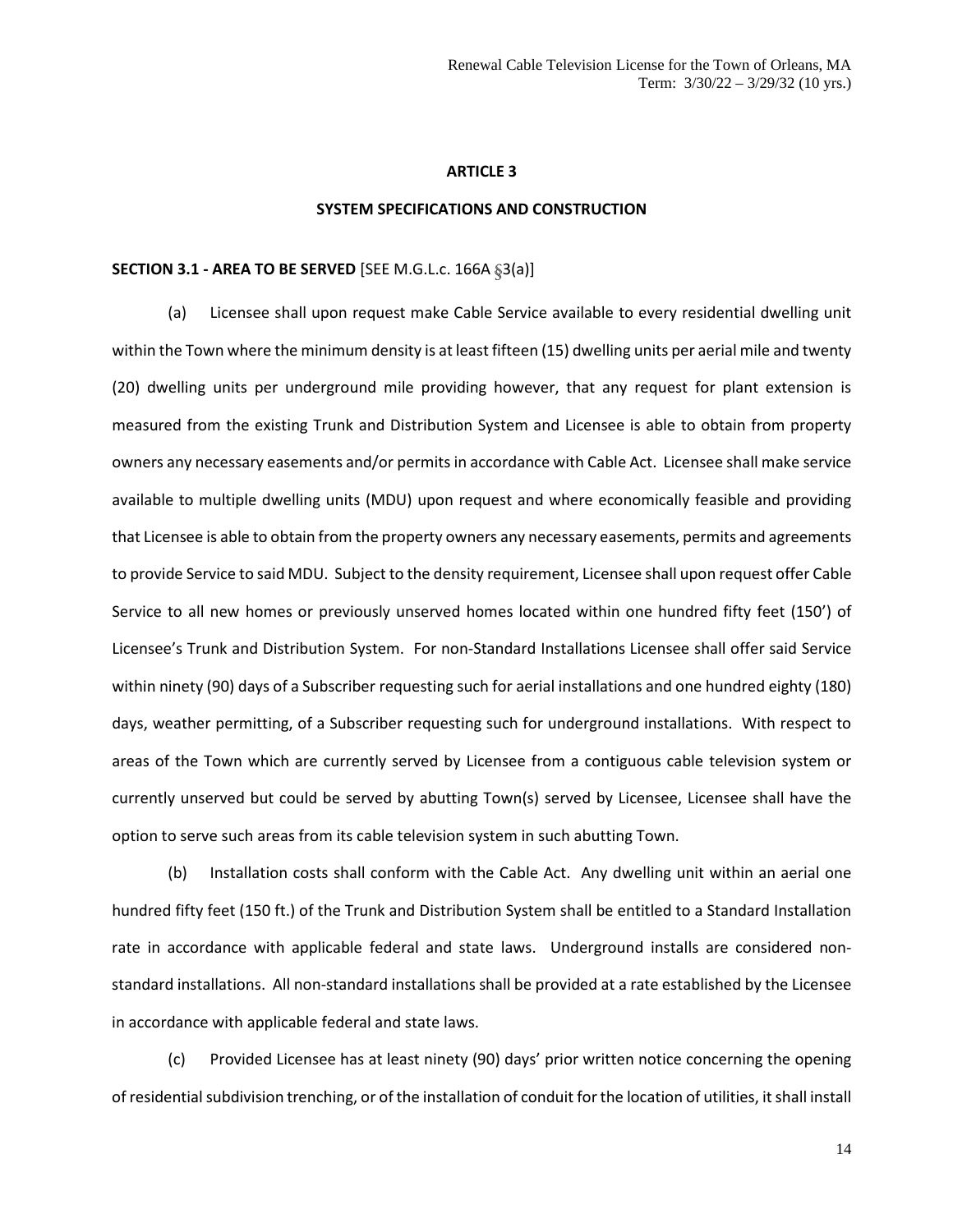its cable in such trenching or conduits or may seek permission to utilize alternative trenching or conduits within a comparable time frame. If a substantial quantity of cable is required for a large subdivision and said quantity is not in stock, Licensee shall be allowed additional time for said installation. The Issuing Authority, or its designee, shall exercise reasonable efforts to have the Planning Board and developers give timely written notice of trenching and underground construction to Licensee. Developer shall be responsible for the digging and back-filling of all trenches.

### **SECTION 3.2 - SUBSCRIBER NETWORK**

Licensee shall maintain a Cable Television System, fully capable of providing Cable Service in accordance with applicable law.

### **SECTION 3.3 - PARENTAL CONTROL CAPABILITY**

(a) Pursuant to applicable law, upon request, and at no separate, additional charge, Licensee shall provide Subscribers with the capability to control the reception of any channel on the Cable System.

(b) The Issuing Authority acknowledges that the parental control capability may be part of a converter box and Licensee may charge Subscriber for use of said box.

### **SECTION 3.4---EMERGENCY ALERT OVERRIDE CAPACITY**

Licensee shall comply with the FCC's Emergency Alert System ("EAS") regulations.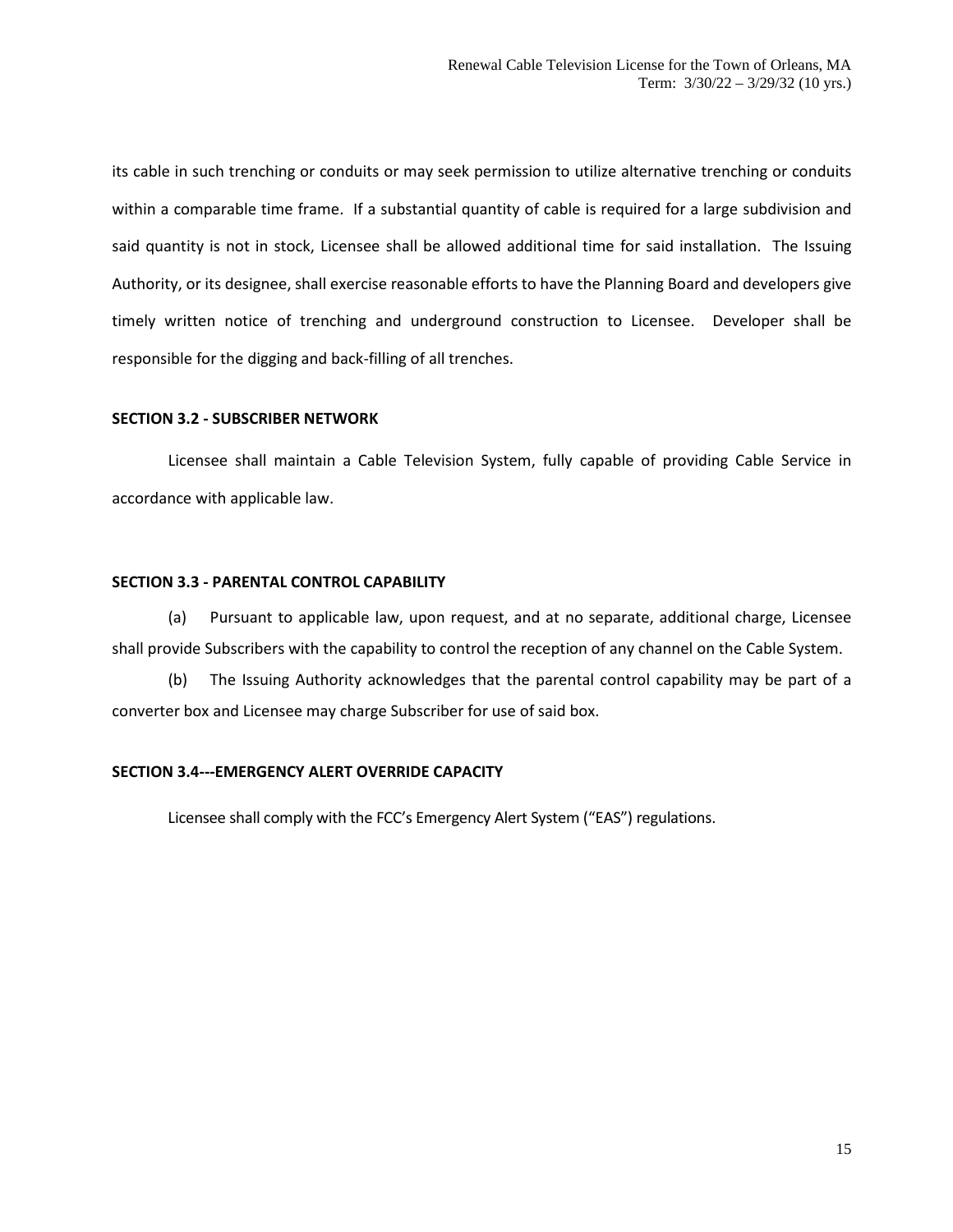### **TECHNOLOGICAL AND SAFETY STANDARDS**

### **SECTION 4.1 - SYSTEM MAINTENANCE** [SEE M.G.L.c. 166A §5]

(a) In installing, operating and maintaining equipment, cable and wires, Licensee shall avoid damage and injury to trees, structures and improvements in and along the routes authorized by the Issuing Authority, except as may be approved by the Issuing Authority if required for the proper installation, operation and maintenance of such equipment, cable and wires.

(b) The construction, maintenance and operation of the Cable System for which this Renewal License is granted shall be done in conformance with all applicable state and federal laws, ordinances, codes and regulations of general applicability and the rules and regulations of the FCC as the same exist or as same may be hereafter changed or amended.

(c) Operating and maintenance personnel shall be trained in the use of all safety equipment and the safe operation of vehicles and equipment. Licensee shall install and maintain its equipment, cable and wires in such a manner as shall not interfere with any installations of the Town or any public utility serving the Town.

(d) All structures and all equipment, cable and wires in, over, under, and upon streets, sidewalks, alleys, and public rights of ways of the Town, wherever situated or located shall at all times be kept and maintained in a safe and suitable condition and in good order and repair.

#### **SECTION 4.2 - REPAIRS AND RESTORATION** [SEE M.G.L.c. 166A §5(g)]

Whenever Licensee takes up or disturbs any pavement, sidewalk or other improvement of any public right of way or public place, the same shall be replaced and the surface restored in as good condition as possible as before entry as soon as practicable. If Licensee fails to make such restoration within a reasonable time, the Issuing Authority may fix a reasonable time for such restoration and repairs, and shall notify Licensee in writing of the restoration and repairs required and the time fixed for the performance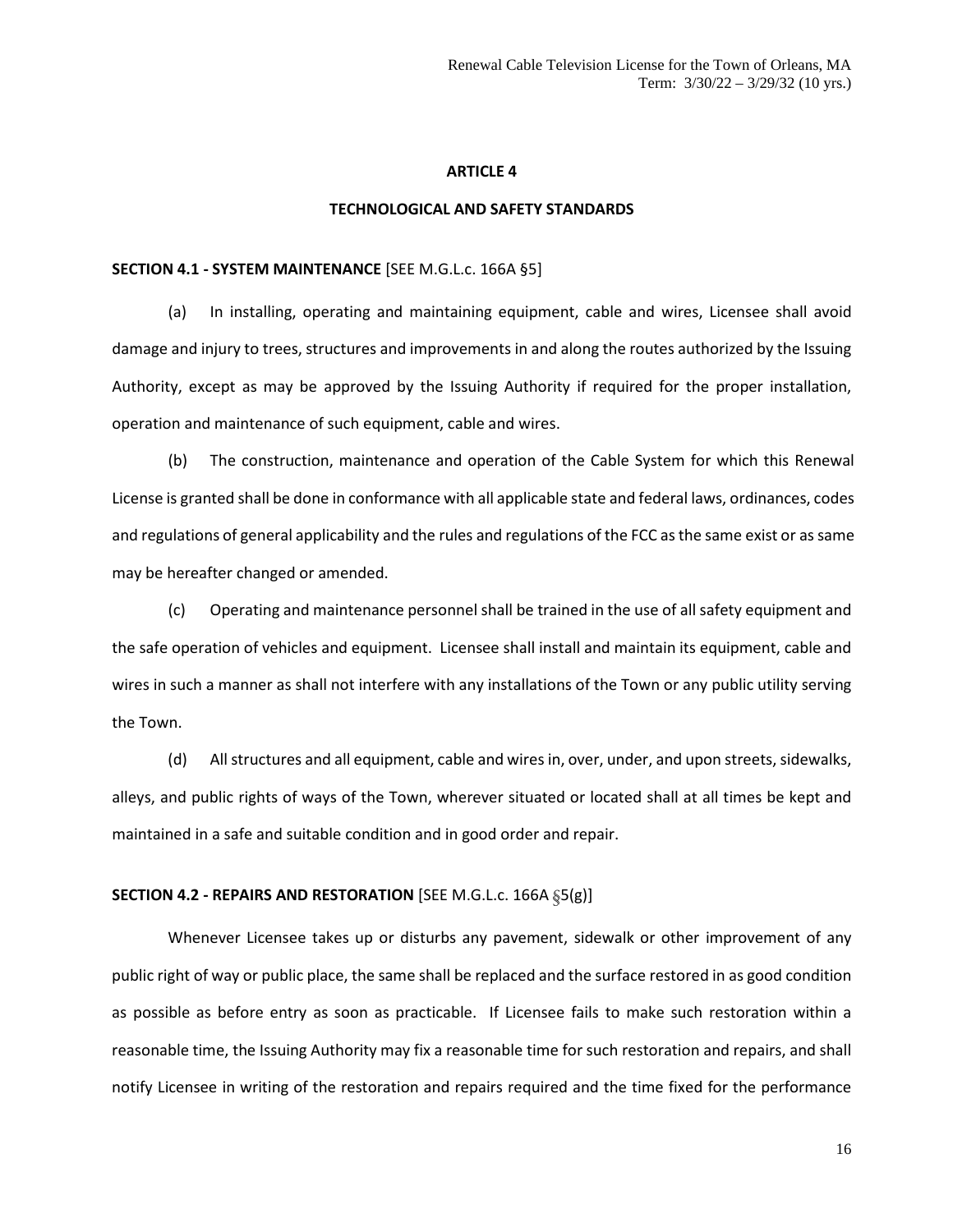thereof. Upon failure of Licensee to comply within the time specified, the Issuing Authority may cause proper restoration and repairs to be made and the expense of such work shall be paid by Licensee upon written demand by the Issuing Authority. Prior to such repair or restoration the Town shall submit a written estimate to Licensee of the actual cost of said repair or restoration.

### **SECTION 4.3 - CABLE LOCATION**

(a) In all areas of the Town where all of the transmission and distribution facilities of all public or municipal utilities are installed underground, Licensee shall install its Cable System underground, provided that such facilities are actually capable of receiving the Licensee's cable and other equipment without technical degradation of the Cable System's signal quality.

(b) In all areas of the Town where public utility lines are aerially placed, if subsequently during the term of the Renewal License such public utility lines are required by the Issuing Authority or State to be relocated aerially or underground, Franchisee shall similarly relocate its Cable System if it is given reasonable notice and access to the public and municipal utilities facilities at the time that such are placed underground. Any costs incurred by Licensee for relocating the Cable System shall be entitled to reimbursement of such relocation costs in the event public or private funds are raised for the project and made available to other users of the Public Way. In the event that funds are not made available for reimbursement, Licensee reserves the right to pass through its costs to Subscribers.

(c) Nothing in this Section shall be construed to require Licensee to construct, operate, or maintain underground any ground-mounted appurtenances such as customer taps, line extenders, system passive devices, amplifiers, power supplies, pedestals, or other related equipment.

### **SECTION 4.4 - TREE TRIMMING** [SEE M.G.L.c. 166A §5(a)]

In installing, operating and maintaining equipment, cable and wires, Licensee shall avoid all unnecessary damage and injury to trees, structures and improvements in an along the routes authorized by this License.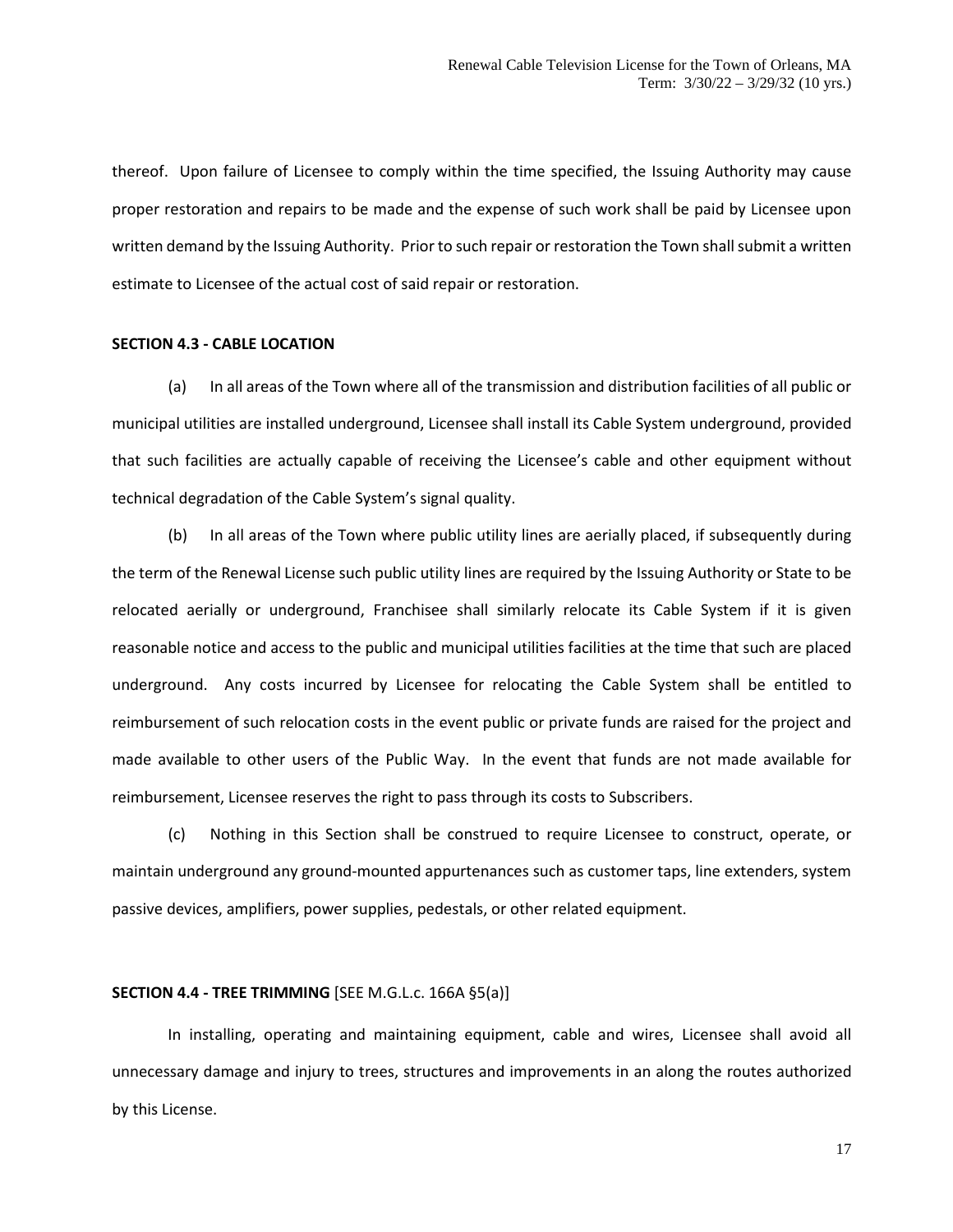### **SECTION 4.5 – STRAND MAPS**

Licensee shall maintain a complete set of strand maps of the Town, which will show those areas in which its facilities exist. The strand maps will be retained at Licensee's primary place of business, located at \_\_\_\_\_\_\_\_\_\_\_\_\_\_\_\_\_\_\_\_\_\_\_\_\_\_, and will be available to the Issuing Authority for inspection by the Issuing Authority upon written request.

### **SECTION 4.6 - BUILDING MOVES** [SEE M.G.L.c. 166 §39]

(a) In accordance with applicable laws, Licensee shall, upon the written request of any Person holding a building moving permit issued by the Town, temporarily raise or lower its wires to permit the moving of the building(s). Licensee shall be given not less than thirty (30) days' advance written notice to arrange for such temporary wire changes. The cost to raise or lower wires shall be borne by the Person(s) holding the building move permit.

(b) Licensee shall have the right to seek reimbursement under any applicable insurance or government program for reimbursement.

### **SECTION 4.7 - DIG SAFE** [SEE M.G.L.c. 82 §40]

Licensee shall comply with applicable "dig safe" provisions pursuant to M.G.L.c. 82, § 40.

### **SECTION 4.8 - DISCONNECTION AND RELOCATION** [SEE M.G.L.c. 166 §39]

(a) In accordance with applicable law, Licensee shall, at its sole cost and expense, protect, support, temporarily disconnect, relocate in the same street, or other Public Right of Ways, or remove from any street or any other Public Ways and places, any of its property as required by the Issuing Authority by reason of traffic conditions, public safety, street construction, change or establishment of street grade, or the construction of any public improvement or structure by any Town department acting in a lawful governmental capacity.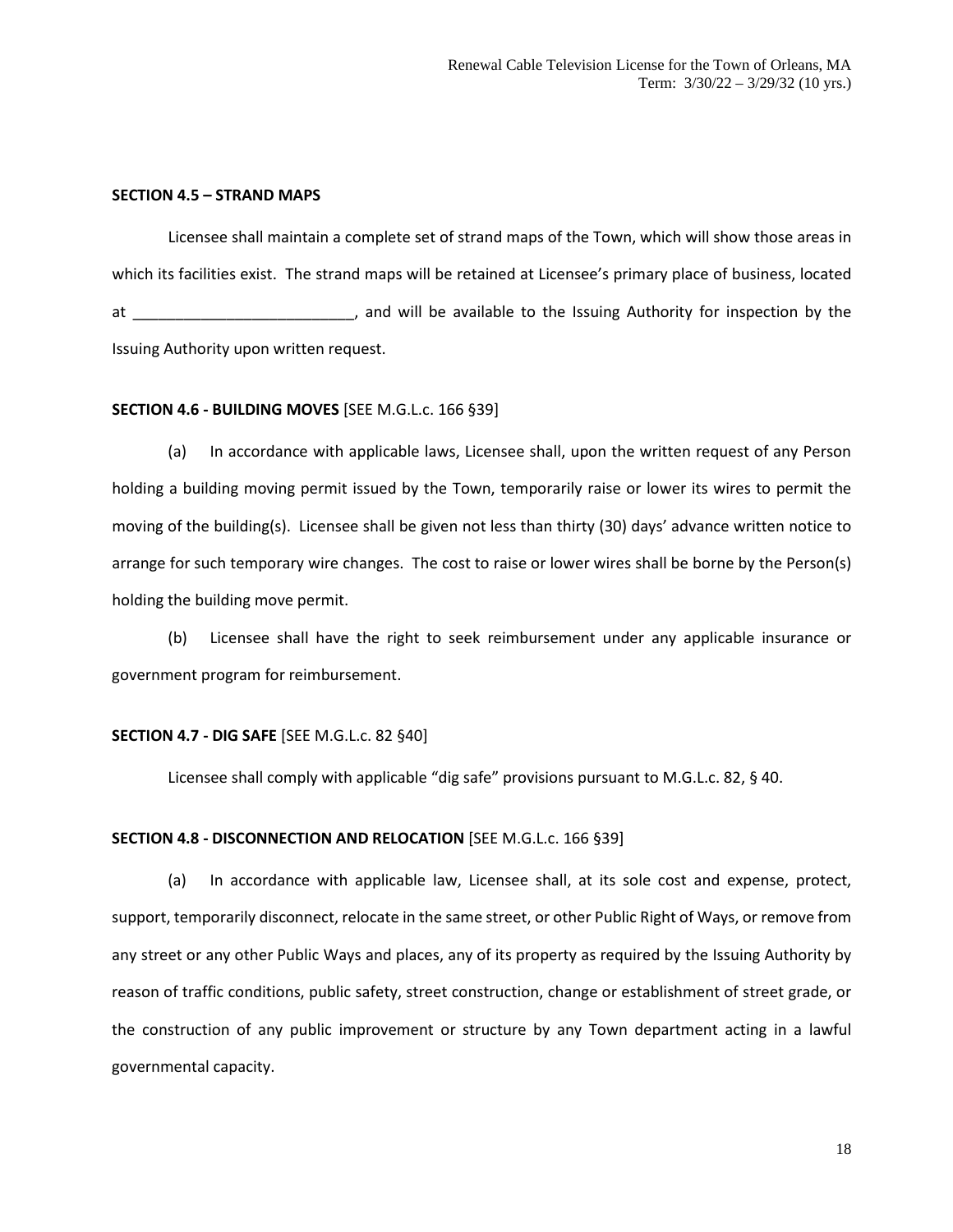(b) In requiring Licensee to protect, support, temporarily disconnect, relocate or remove any portion of its property, the Issuing Authority shall treat Licensee the same as, and require no more of Licensee, than any other similarly situated utility.

(c) In either case, Licensee shall have the right to seek reimbursement under any applicable insurance or government program for reimbursement. All cable operators or public or municipal utility companies shall be treated alike if reimbursed for such costs by the Town.

### **SECTION 4.9 - EMERGENCY REMOVAL OF PLANT**

(a) If, at any time, in case of fire or disaster in the Town, it shall be necessary in the reasonable judgment of the Issuing Authority to cut or move any of the wires, cable or equipment of the Cable Television System, the Town shall have the right to do so without cost or liability, provided however that, wherever possible, the Issuing Authority shall give Licensee written notice and the ability to relocate wires, cable or other equipment.

(b) In either case, Licensee shall have the right to seek reimbursement under any applicable insurance or government program for reimbursement. All cable operators or public or municipal utility companies shall be treated alike if reimbursed for such costs by the Town.

### **SECTION 4.10 – PROHIBITION AGAINST RESELLING OF SERVICE**

No Person shall resell, without the express prior written consent of Licensee, any Cable Service, program or signal transmitted over the Cable System by Licensee.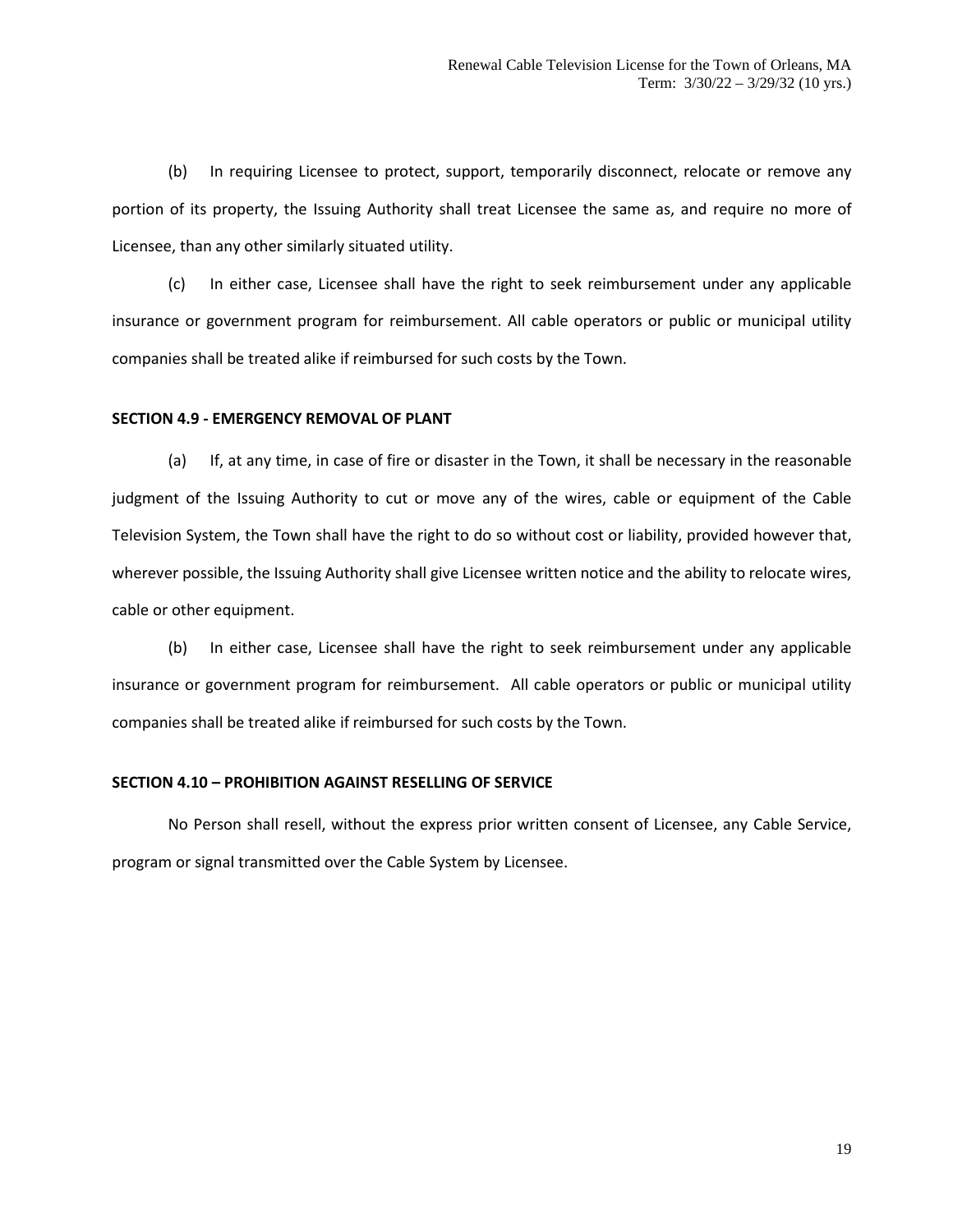### **PROGRAMMING**

### **SECTION 5.1 - BASIC CABLE SERVICE**

Licensee shall make available a Basic Cable Service tier to all subscribers in accordance with 47 U.S.C. 534.

### **SECTION 5.2 - PROGRAMMING**

(a) Pursuant to 47 U.S.C. 544, Licensee shall maintain the mix, quality and broad categories of Video Programming as set forth in **Exhibit A**. Pursuant to federal law, all Video Programming decisions, excluding PEG Access Programming, are at the sole discretion of Licensee.

(b) Licensee shall comply with 76.1603(c) of the FCC Rules and Regulations as well as 207 CMR 10.02 of the Massachusetts Cable Television Division Rules and Regulations regarding notice of programming changes.

### **SECTION 5.3 - STEREO TV TRANSMISSIONS**

All Broadcast Signals that are transmitted to Licensee's headend in stereo shall be transmitted in stereo to Subscribers.

### **SECTION 5.4 – CABLE CHANNELS FOR COMMERCIAL USE**

Pursuant to 47 U.S.C. 532, Licensee shall make available channel capacity for commercial use by persons unaffiliated with Licensee. Rates for use of commercial leased access channels shall be negotiated between Licensee and the commercial user in accordance with federal law.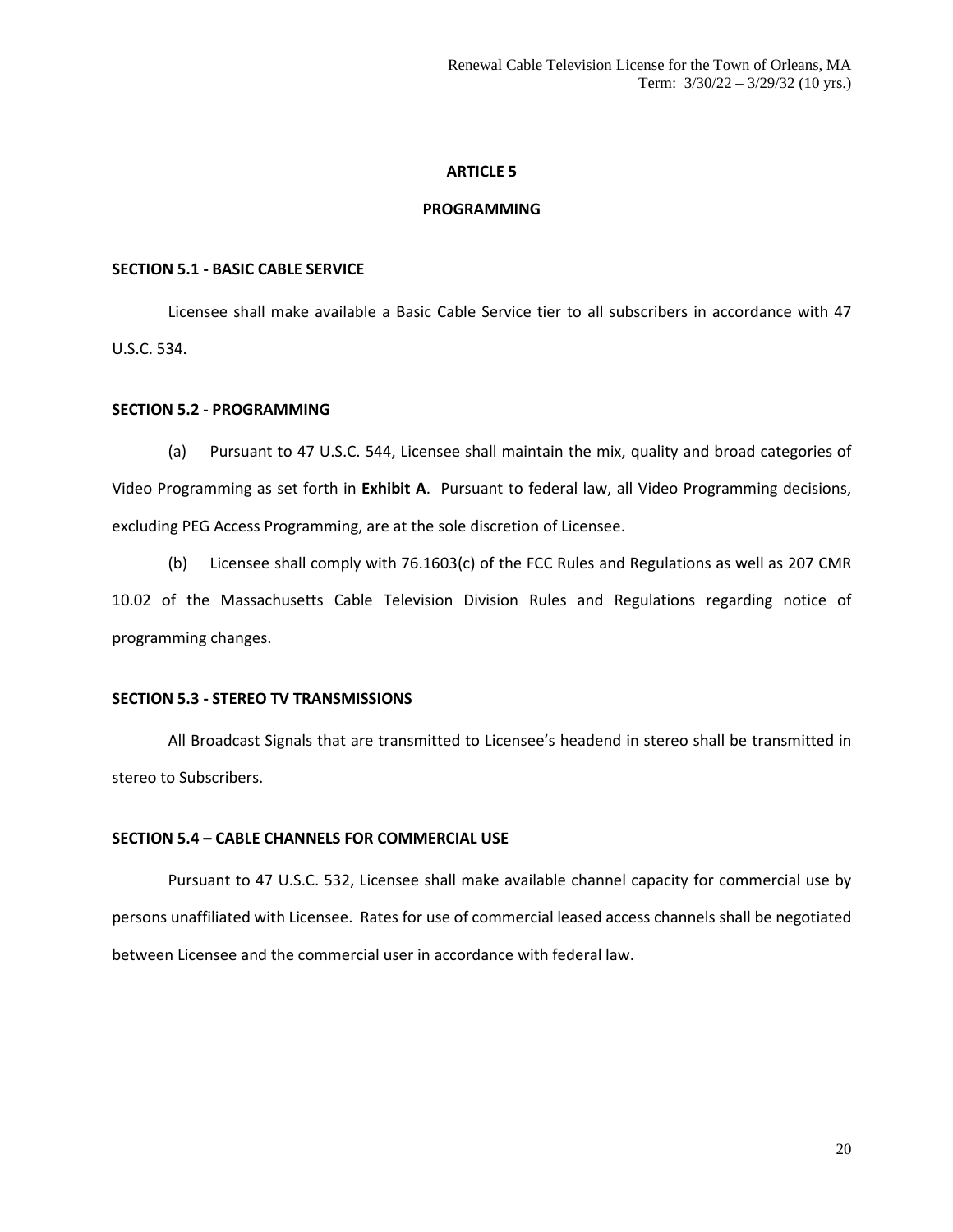### **PEG ACCESS CHANNEL(S) AND SUPPORT**

#### **SECTION 6.1 - PEG ACCESS CHANNEL(S)**

(a) Use of a video channel for PEG Access Programming shall be provided in accordance with federal law, 47 U.S.C. 531, and as further set forth below. Licensee does not relinquish its ownership of or ultimate right of control over a channel by designating it for PEG use. A PEG Access User – whether an individual, educational or governmental user – acquires no property or other interest by virtue of the use of a channel so designated, and may not rely on the continued use of a particular channel number, no matter how long the same channel may have been designated for such use. Licensee shall not exercise editorial control over any public, educational, or governmental use of a PEG Access Channel, except Licensee may refuse to transmit any Public Access program or portion of a Public Access program that contains obscenity, indecency, or nudity pursuant to Section 611 of the Cable Act. The Issuing Authority shall be responsible for developing, implementing, interpreting and enforcing rules for PEG Access Channel use which shall ensure that PEG Access Channel(s) and PEG Access equipment will be available on a firstcome non-discriminatory basis.

(b) Licensee shall designate three (3) channel(s) for a PEG Access Programming purposes. A PEG Access Channel may not be used to cablecast for-profit, political or commercial fundraising programs in any fashion. Unused capacity may be utilized by Licensee subject to the provisions set forth in subsection (c) below.

(c) In the event the Issuing Authority or other PEG Access User elects not to fully program it's Channel(s) with original PEG Access Programming, Licensee may reclaim any unused time on those channels, following six (6) months' written notice to the Issuing Authority.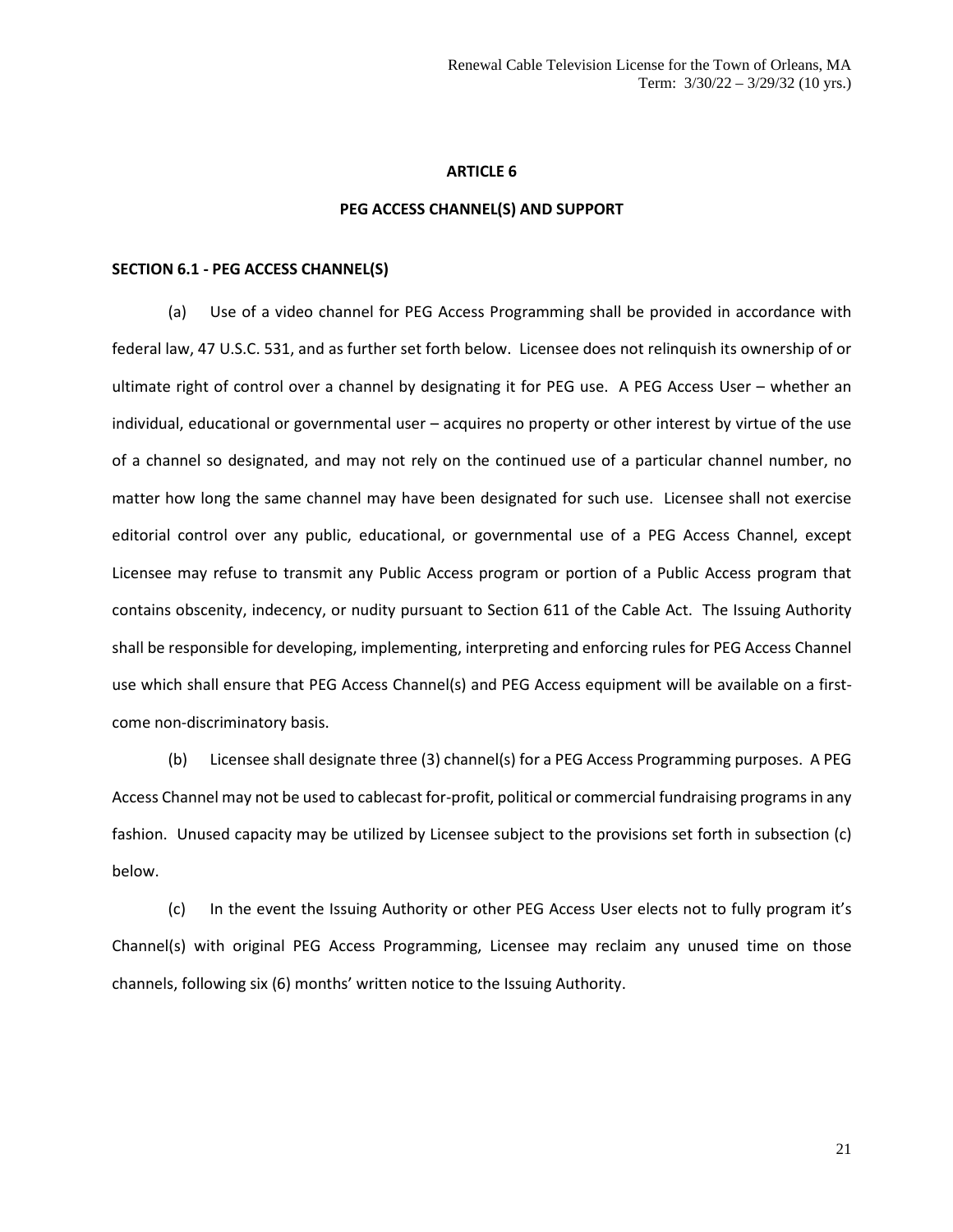### **SECTION 6.2 - PEG ACCESS PROVIDER**

Beginning on the Effective Date, the Access Provider shall provide services to PEG Access Users and the Town as follows:

- (1) Schedule, operate and program the PEG Access channels provided in accordance with Section 6.3 below;
- (2) Manage the annual funding, pursuant to Section 6.4 below;
- (3) Purchase, maintain and/or lease equipment, with the funds allocated for such purposes in Section 6.4 below;
- (4) Conduct training programs in the skills necessary to produce PEG Access Programming;
- (5) Provide technical assistance and production services to PEG Access Users;
- (6) Establish rules, procedures and guidelines for use of the PEG Access Channels;
- (7) Provide publicity, fundraising, outreach, referral and other support services to PEG Access Users;
- (8) Assist PEG Access Users in the production of Video Programming of interest to Subscribers and issues, events and activities; and
- (9) Accomplish such other tasks relating to the operation, scheduling and/or management of the PEG Access Channels, facilities and equipment as appropriate and necessary.

### **SECTION 6.3 PEG ACCESS CABLECASTING**

(a) In order that PEG Access Programming can be cablecast over Licensee's downstream PEG Access Channel, all PEG Access Programming shall be modulated, then transmitted from an origination location listed in **Exhibit B** to Licensee-owned headend or hub-site on a Licensee-owned upstream channel made available, without charge, to the Town for its use. At Licensee-owned headend, said PEG Access Programming shall be retransmitted in the downstream direction on one Licensee-owned Subscriber Network downstream PEG Access Channels.

(b) Licensee shall provide and maintain all necessary switching and/or processing equipment located at its hub-site or headend in order to switch upstream signals carrying PEG Access Programming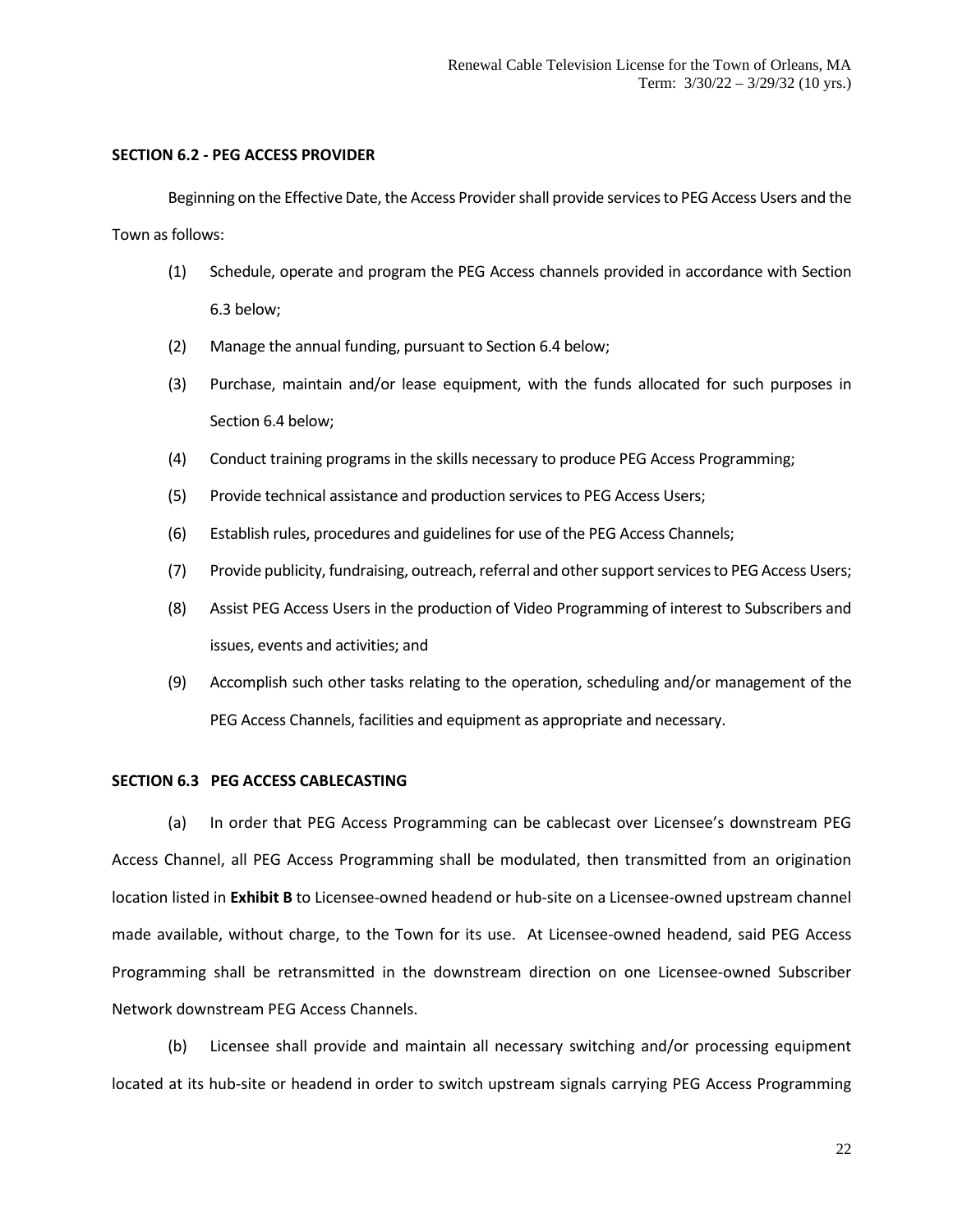from the location listed in **Exhibit B** to the designated Licensee-owned Subscriber Network downstream PEG Access Channel.

(c) Licensee shall own, maintain, repair and/or replace any Licensee-owned headend or hub-site audio and/or video signal processing equipment. The Town and/or PEG access provider shall own, maintain, repair and/or replace studio and/or portable modulators and demodulators. The demarcation point between Licensee's equipment and the Town's or PEG Access provider's equipment shall be at the output of the Town's and/or the PEG Access provider's modulator(s) or equivalent device at any of the origination locations in **Exhibit B.**

(d) Subject to written request and payment by the Town or its Access Provider as set out herein, the Licensee shall, within thirty-six (36) months of the Effective Date of this License, purchase, install and operate standard definition serial digital interface (SD/SDI) equipment at the PEG Access video return hub for three (3) SD PEG Access Channels and high definition interface equipment for one (1) HD PEG Access Channel. Said equipment shall be used for transport of said PEG Access signal(s) to Comcast's headend facility to enable the Issuing Authority, its designee(s) and/or the Access Provider to cablecast their PEG Access Programming over the Subscriber Network PEG Access Downstream Channels. The Licensee shall provide the Town with an invoice for the cost of the project. Prior to making any payment to the Licensee, the Licensee shall provide the Issuing Authority with a written invoice detailing the cost for said serial digital interface equipment. The Licensee shall own, maintain and repair and/or, if necessary, replace, said equipment for the entire term of this Renewal License

### **SECTION 6.4 – PEG ACCESS SUPPORT**

(a) Licensee shall provide a Franchise Fee to the Issuing Authority, or its designee, for PEG Access purposes, equal to five percent (5%) of its Gross Annual Revenues, less applicable License Fees and assessments from any state or other governmental agencies. Said Franchise Fee shall be used for salaries, operating and other expenses related to PEG Access programming operations, equipment and/or facilities.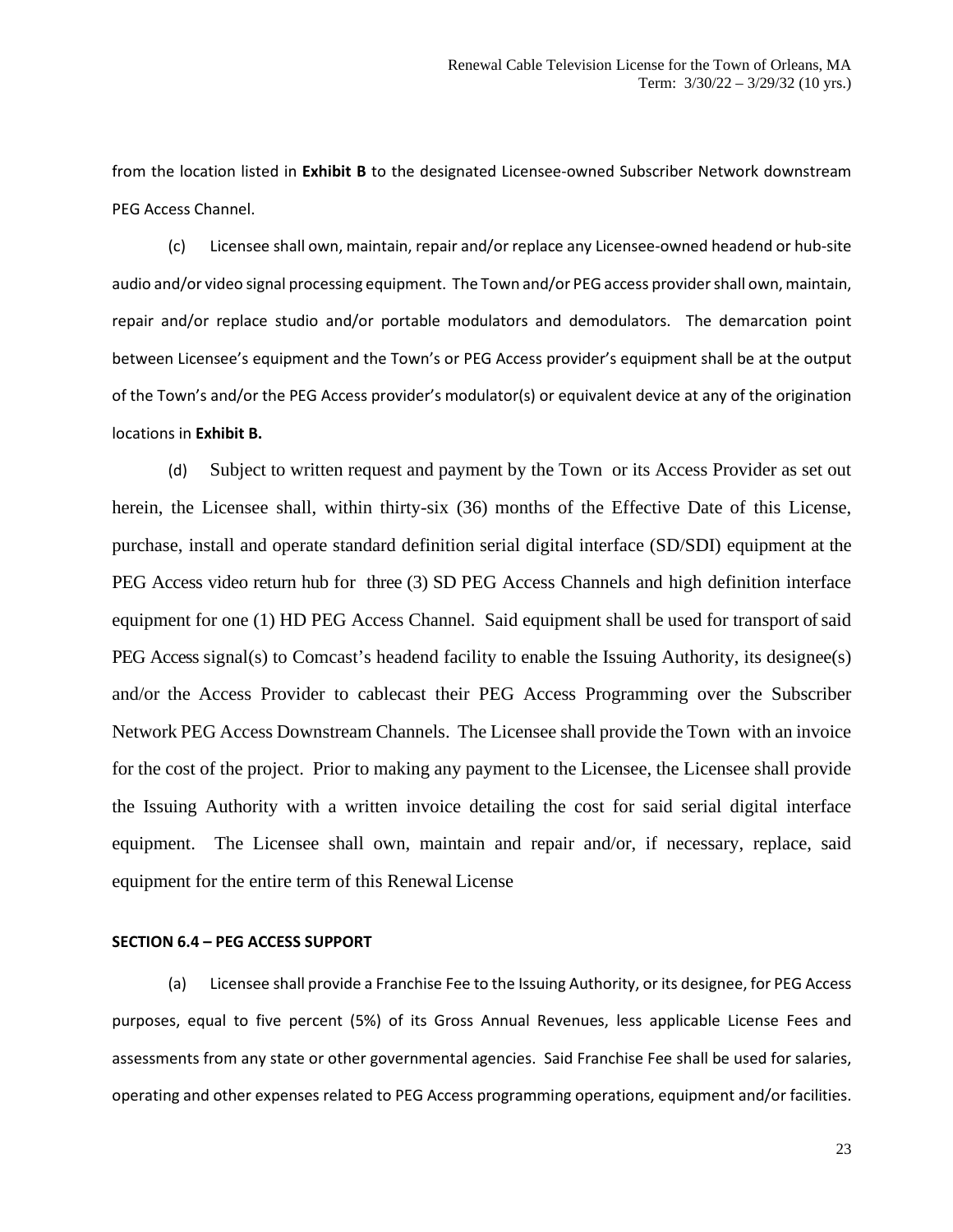Said five percent (5%) Franchise Fee shall be made to the Issuing Authority, or its designee, on a quarterly basis. The first payment shall be made on February 15, 2021 for the period of the effective date through December 31, 2020. Quarterly thereafter, Licensee shall provide payments each February 15<sup>th</sup>, May 15<sup>th</sup>, August  $15<sup>th</sup>$  and November  $15<sup>th</sup>$  based on revenues from the previous calendar quarter. The final payment shall be made on February 15, 2031 for the period of October 1, 2030through October 31,31, 2030.

(b) In addition to the payments detailed in Section (a) above the Licensee shall provide a total of

One Hundred Ninety-Eight Thousand Dollars (\$198,000) to the Issuing Authority for PEG Access

equipment/facilities purposes as follows:

- I. Nineteen Thousand Eight Hundred Dollars (\$19,800) payable to the Issuing Authority within ninety (90) days of the Effective Date of this Renewal License; and annually thereafter;
- II. Annual payments of Nineteen Thousand Eight Hundred Dollars (\$19,800) payable to the Issuing Authority on March 1, 2023 through March 1, 2032. The tenth and final payment will be the March 1, 2032 payment.
- (c) In addition to the payment in sub-paragraph (b) above, Licensee will provide a one-time payment

of Seven Thousand Seven Hundred Dollars (\$7,700) to assist in the costs of connecting a new or relocated studio.

### **SECTION 6.5 - PROGRAMMING EXCLUSIVITY AND NON-COMPETITION**

The Issuing Authority, or its designee, agrees that it will not use its designated PEG Access channel(s), equipment, or other facilities to provide for-profit commercial services which have the effect of competing with Licensee's business. In addition, any Video Programming produced under the provisions of this Article 6 shall not be commercially distributed to a competing Multichannel Video Programming Distributor without the written consent of Licensee.

### **SECTION 6.6 – INTERCONNECTION WITH COMPETING CABLE LICENSEE**

In the event a License is issued by the Issuing Authority to a competing Licensee, the competing Licensee may not connect its system to Licensee's Cable System for purposes of obtaining PEG Access Programming from the Licensee's PEG Access channels without the prior written consent of Licensee.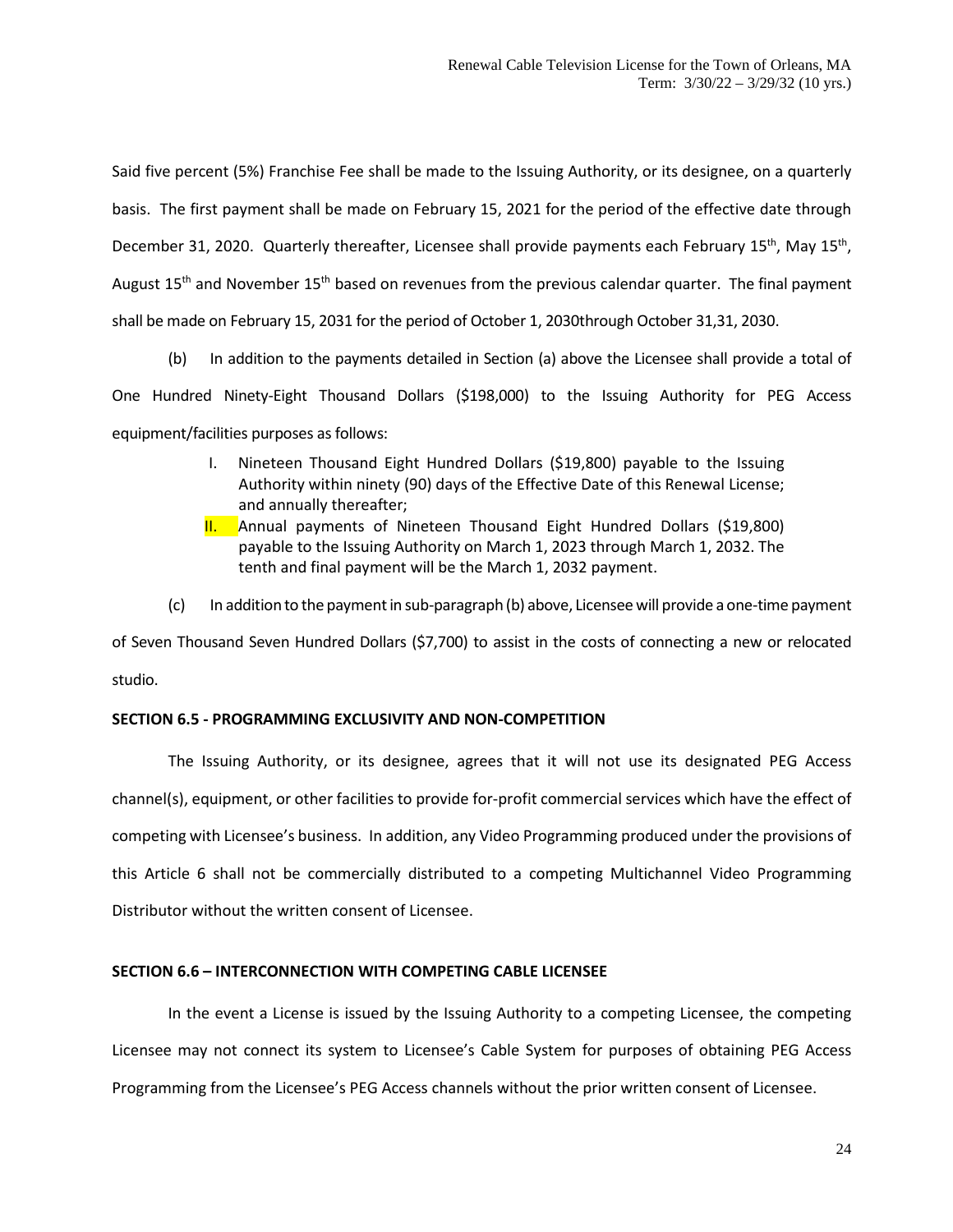### **SECTION 6.7 - PEG ACCESS PROGRAMMING INDEMNIFICATION**

The Issuing Authority and/or the Access Provider shall indemnify the Licensee for any liability, loss or damage it may suffer due to violation of the intellectual property rights of third parties or arising out of the content of programming aired on any PEG channel and from claims arising out of the Issuing Authority's rules for or administration of PEG Access Programming.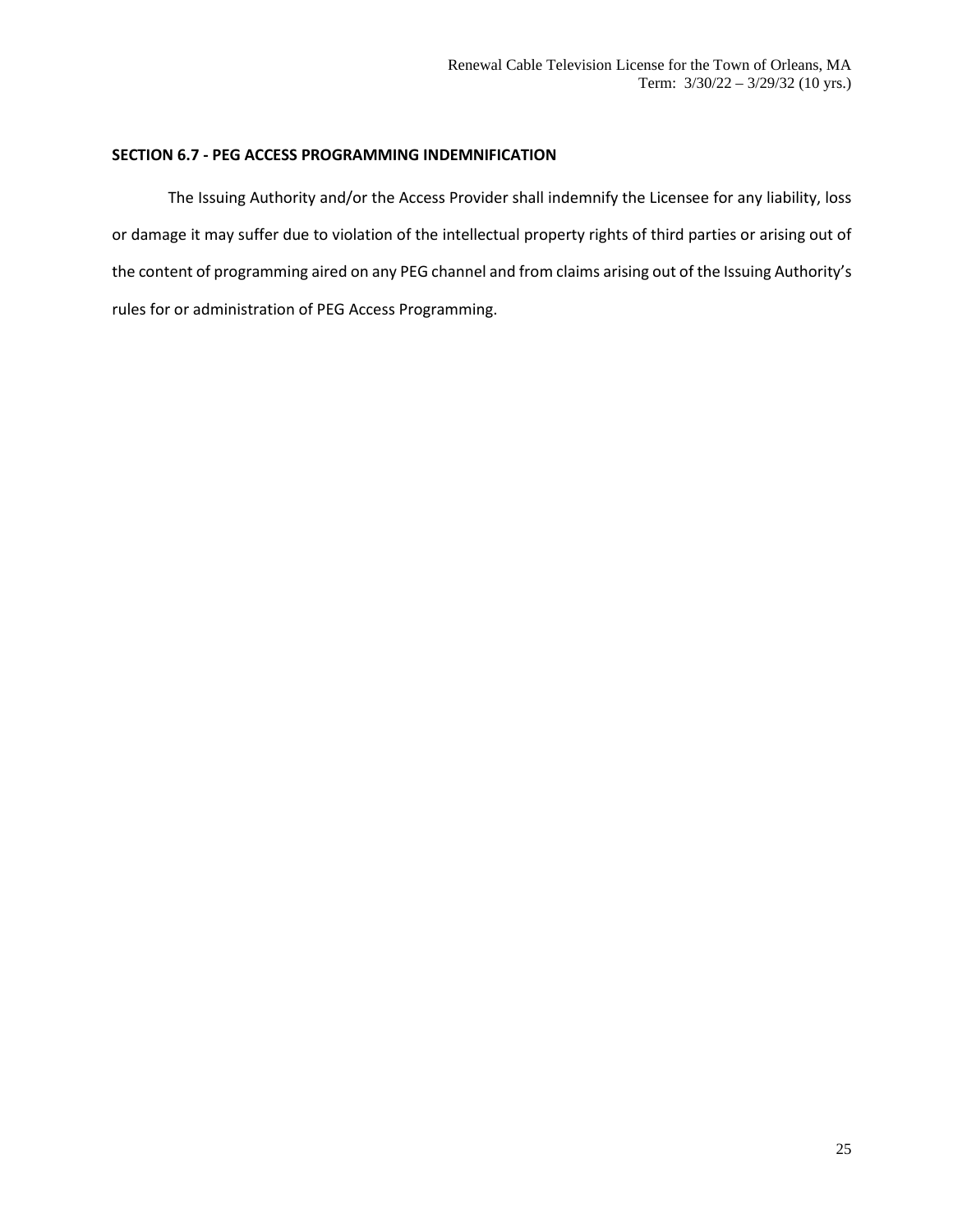### **CUSTOMER SERVICE AND CONSUMER PROTECTION**

### **SECTION 7.1 - CUSTOMER SERVICE/CUSTOMER SERVICE OFFICE**

Licensee shall comply with all customer service regulations of the FCC (47 CFR §76.309), and the regulations of the Massachusetts Department of Telecommunications and Energy, Cable Division, governing billing practices, at 207 CMR §10.01, et. seq., as they exist or as they may be amended from time to time. Likewise, Licensee shall comply with the customer service regulations promulgated by the Cable Division as they exist or as they may be amended from time to time.

Sixty (60) months from the Effective Date of this Renewal License, the Licensee shall continue to maintain, operate and staff, a full-time customer service office within the Town of Orleans , open for walk-in business Monday through Friday, during Normal Business Hours, for the purpose of, among other things, receiving monthly bill collections, installation and change of service and service call requests, exchanging/replacing customer equipment, receiving all customer inquiries and Complaints, made in person, including without limitation, those regarding billing, Service, installation, equipment malfunctions; and answering general inquiries.

### **SECTION 7.2 - CONSUMER COMPLAINT PROCEDURES** [SEE M.G.L.c. 166A §10]

Complaints by any Person as to the operation of the Cable System may be filed in writing with the Cable Division or with the Issuing Authority, each of which shall within ten (10) days forward copies of such complaints to the other. The Issuing Authority and the Cable Division shall be notified by Licensee on forms to be prescribed by the Cable Division not less than annually, of the complaints of subscribers received during the reporting period and the manner in which they have been met, including the time required to make any necessary repairs or adjustments.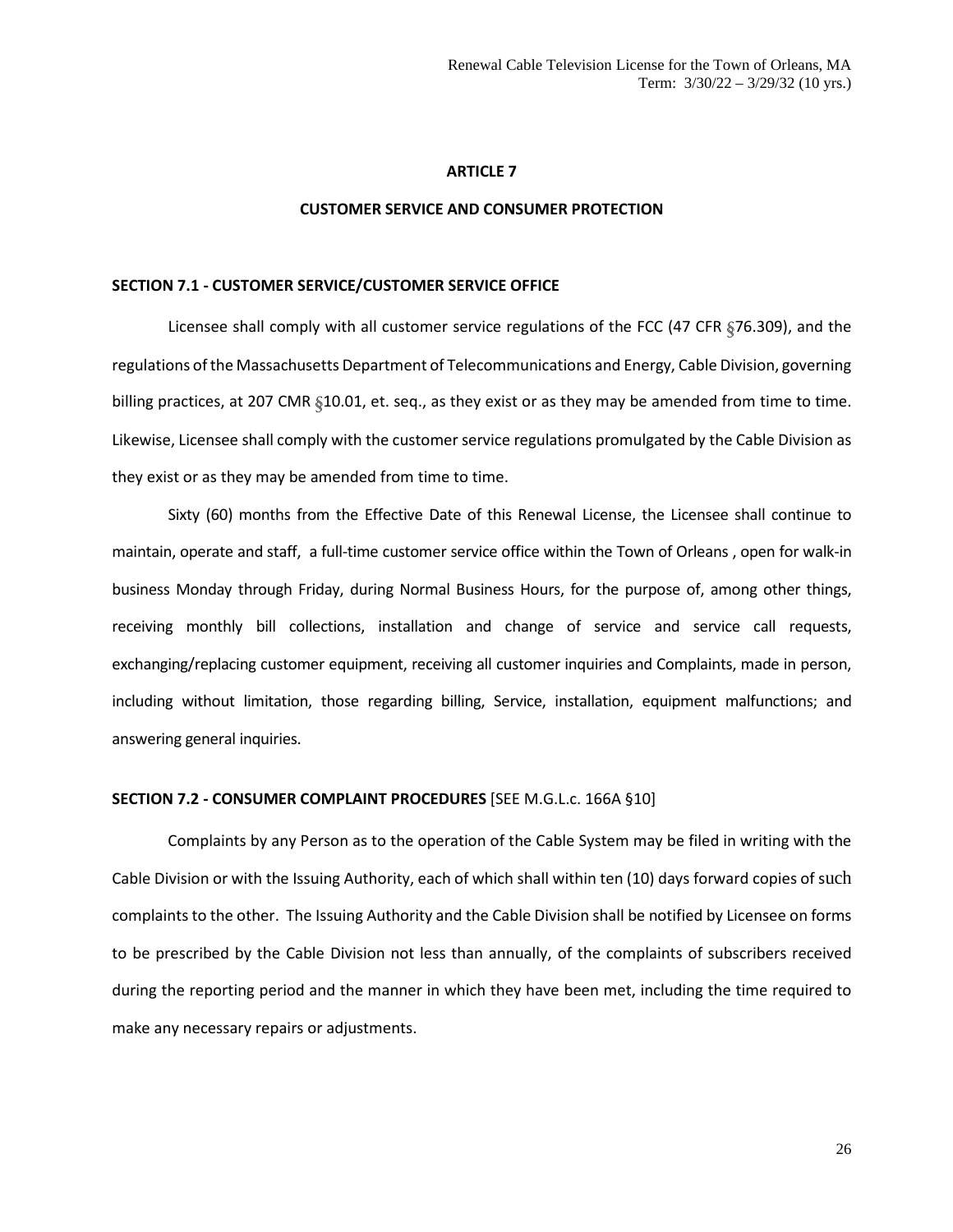### **SECTION 7.3 - PROTECTION OF SUBSCRIBER PRIVACY**

Licensee shall comply with applicable federal and state privacy laws and regulations, including 47 U.S.C. 551.

### **SECTION 7.4 - EMPLOYEE IDENTIFICATION CARDS**

All of Licensee's employees, including repair and sales personnel, entering private property shall be required to carry an employee identification card issued by Licensee.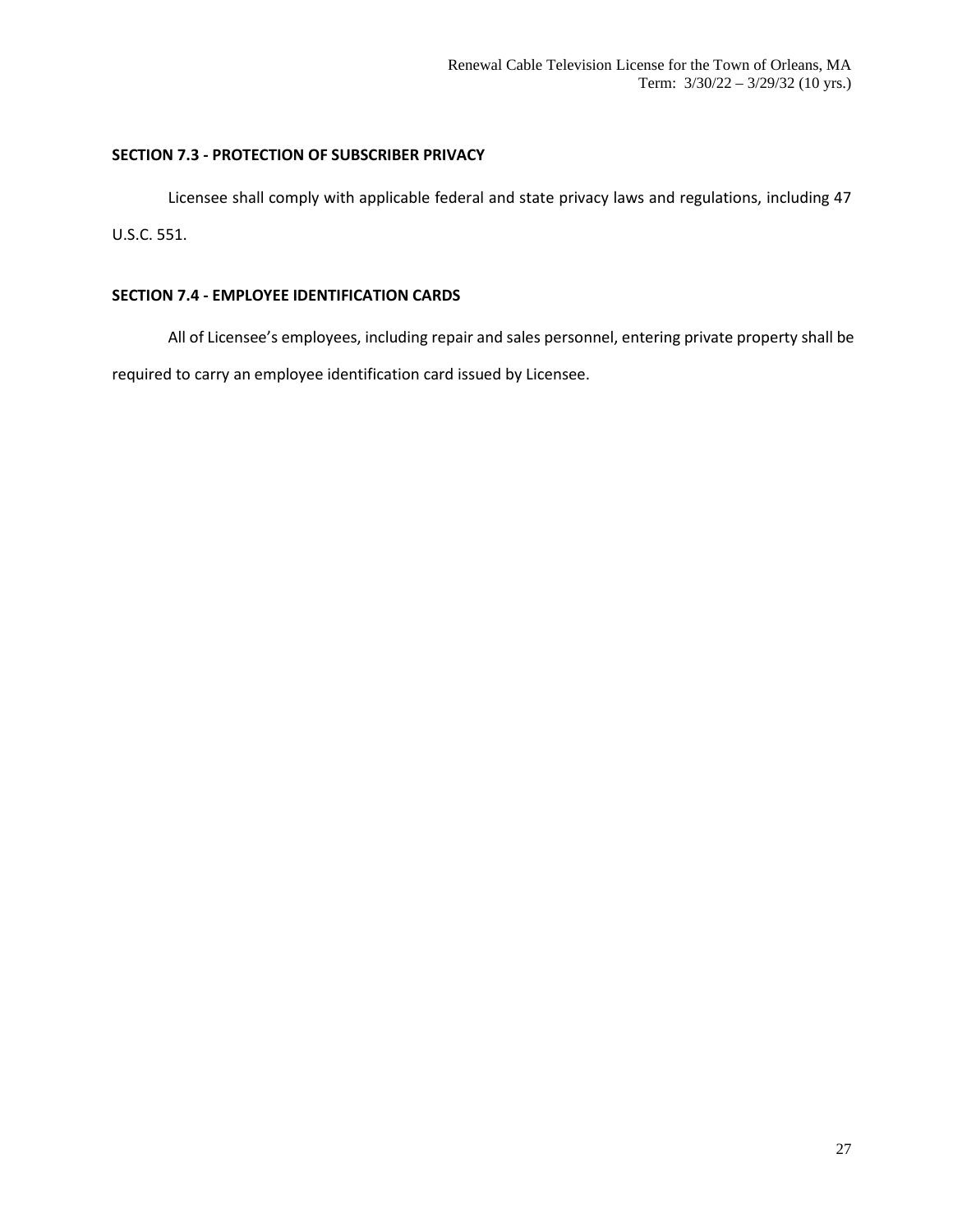### **PRICES AND CHARGES**

### **SECTION 8.1 - PRICES AND CHARGES**

(a) All rates, fees, charges, deposits and associated terms and conditions to be imposed by Licensee or any affiliated Person for any Cable Service as of the Effective Date shall be in accordance with applicable FCC's rate regulations [47 U.S.C. 543]. Before any new or modified rate, fee, or charge is imposed, Licensee shall follow the applicable FCC and State notice requirements and rules and notify affected Subscribers, which notice may be by any means permitted under applicable law. Nothing in this Renewal License shall be construed to prohibit the reduction or waiver of charges in conjunction with promotional campaigns for the purpose of attracting or retaining Subscribers.

(b) The Issuing Authority acknowledges that under the Cable Act, certain costs of Public, Educational and Governmental ("PEG") Access and other license/franchise requirements may be passed through to the Subscribers in accordance with federal law.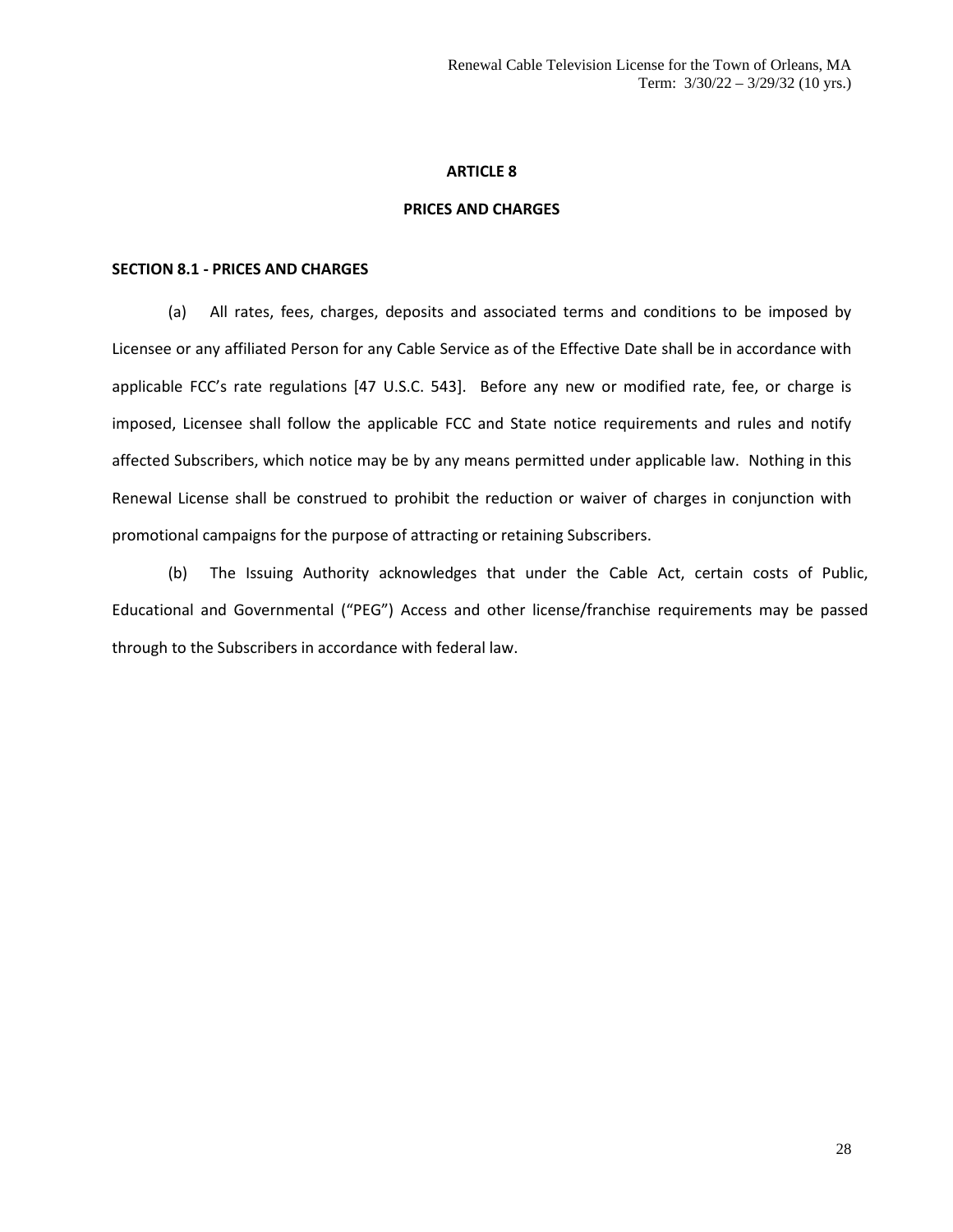#### **REGULATORY OVERSIGHT**

#### **SECTION 9.1 - INDEMNIFICATION**

Licensee shall indemnify, defend and hold harmless the Issuing Authority, its officers, employees, and agents from and against any liability or claims resulting from property damage or bodily injury (including accidental death) that arise out of Licensee's construction, operation, maintenance or removal of the Cable System, including, but not limited to, reasonable attorney's fees and costs, provided that the Issuing Authority shall give Licensee timely written notice of its obligation to indemnify and defend the Issuing Authority within the timely receipt of a claim or action, sufficient to avoid entry of a default judgment against the Issuing Authority. If the Issuing Authority determines that it is necessary for it to employ separate counsel, the costs for such separate counsel shall be the responsibility of the Issuing Authority.

### **SECTION 9.2 – INSURANCE**

(a) Licensee shall carry Commercial General Liability insurance throughout the term of this Renewal License and any removal period pursuant to M.G.L.c. 166A, § 5(c) with an insurance company authorized to conduct business in Massachusetts protecting, as required in this Renewal License, Licensee and listing the Town as an additional insured, against any and all claims for injury or damage to persons or property, both real and personal, caused by the construction, installation, operation, maintenance or removal of its Cable System. The amount of such insurance against liability for personal injury and property damage shall be no less than One Million Dollars (\$1,000,000) as to any one occurrence. The amount of such insurance for excess liability shall be Five Million Dollars (\$5,000,000) in umbrella form. (b) Licensee shall carry insurance against all claims arising out of the operation of motor vehicles in the amount of One Million Dollars (\$1,000,000) combined single limit for bodily injury and consequent death and property damage per occurrence;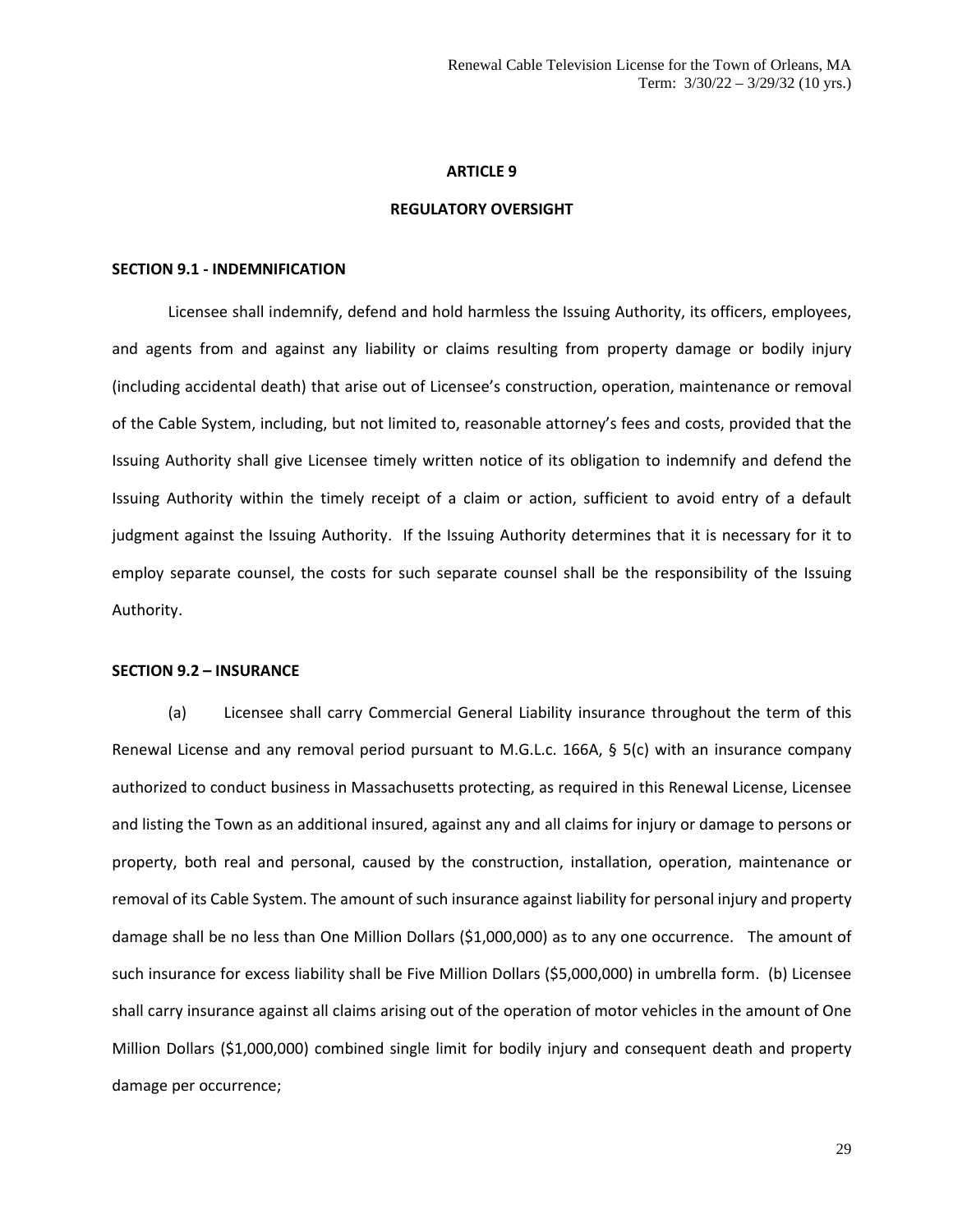(c) All insurance coverage, including Workers' Compensation, shall be maintained throughout the period of this Renewal License. All expenses incurred for said insurance shall be at the sole expense of Licensee.

(d) Licensee shall provide the Issuing Authority upon request with certificate(s) of insurance for all policies required herein upon expiration of policies.

### **SECTION 9.3 - PERFORMANCE BOND**

(a) Licensee has submitted and shall maintain throughout the duration of this Renewal License and any removal period pursuant to M.G.L.c. 166A, § 5(c) a performance bond in the amount of Fifty Thousand Dollars (\$50,000) running to the Town with a surety company satisfactory to the Issuing Authority to guarantee the following terms:

- (1) the satisfactory completion of the installation and operation of the Cable System in the time schedule provided herein and otherwise of M.G.L.c. 166A,  $§ 5(a), (m)$  and  $(n);$
- (2) the satisfactory restoration of pavements, sidewalks and other improvements in accordance with M.G.L.c. 166A, § 5(g);
- (3) the indemnity of the Town in accordance with M.G.L.c. 166A, § 5(b); and
- (4) the satisfactory removal or other disposition of the Cable System in accordance with M.G.L.c. 166A, § 5(f).

### **SECTION 9.4 - LICENSE FEES**

(a) During the term of the Renewal License the annual License Fee payable to the Issuing Authority shall be the maximum allowable by law, per Subscriber served as of the last day of the preceding calendar year, payable on or before March 15th of the said year. Pursuant to M.G.L.c. 166A, § 9, this fee is currently fifty cents (\$.50) per Subscriber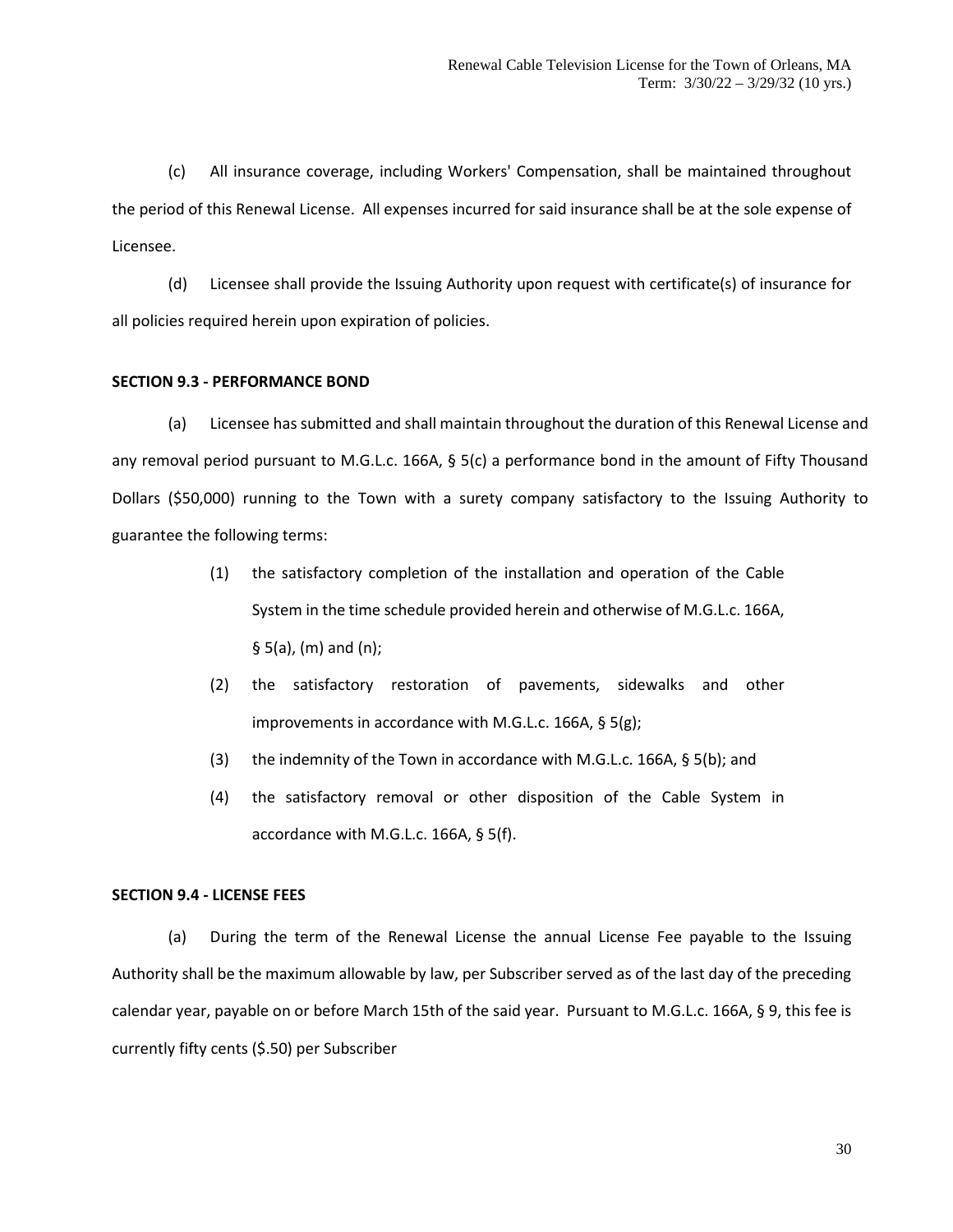(b) In accordance with Section 622(b) of the Cable Act, Licensee shall not be liable for a total financial commitment pursuant to this Renewal License and applicable law in excess of five percent (5%) of its Gross Annual Revenues; provided, however, that said five percent (5%) shall include (i) the PEG Access Annual Support (Section 6.4, and (ii) any amounts included in the term "Franchise Fee" pursuant to Section 622(g)(1) of the Cable Act), but shall not include the following: (i) PEG Access Capital Support (Section 6. 4(B)); (ii) interest due herein to the Issuing Authority because of late payments; and (iii) any other exclusion to the term "Franchise Fee" pursuant to Section 622(g)(2) of the Cable Act.

(c) All payments by Licensee to the Town pursuant to this Section shall be made payable to the Town unless otherwise agreed to in writing by the parties.

### **SECTION 9.5 - REPORTS**

(a) Licensee shall file annually with the Cable Division on forms prescribed by the Cable Division, a sworn statement of its revenues and expenses for official use only. In addition, Licensee shall also file with the Cable Division, a financial balance sheet and statement of ownership which shall be supplied upon written request of the Issuing Authority. These requirements shall be subject to the regulations of the Cable Division.

(b) In addition, Licensee shall maintain for public inspection all records required by the FCC and as specified in 47 CFR §76.305 in the manner prescribed therein.

(c) Upon written request, Licensee shall make available to the Issuing Authority all reports required by this section, and subject to requirements of confidentiality for proprietary information.

### **SECTION 9.6 - EQUAL EMPLOYMENT OPPORTUNITY**

Licensee is an Equal Opportunity Employer and shall comply with applicable FCC regulations with respect to Equal Employment Opportunities.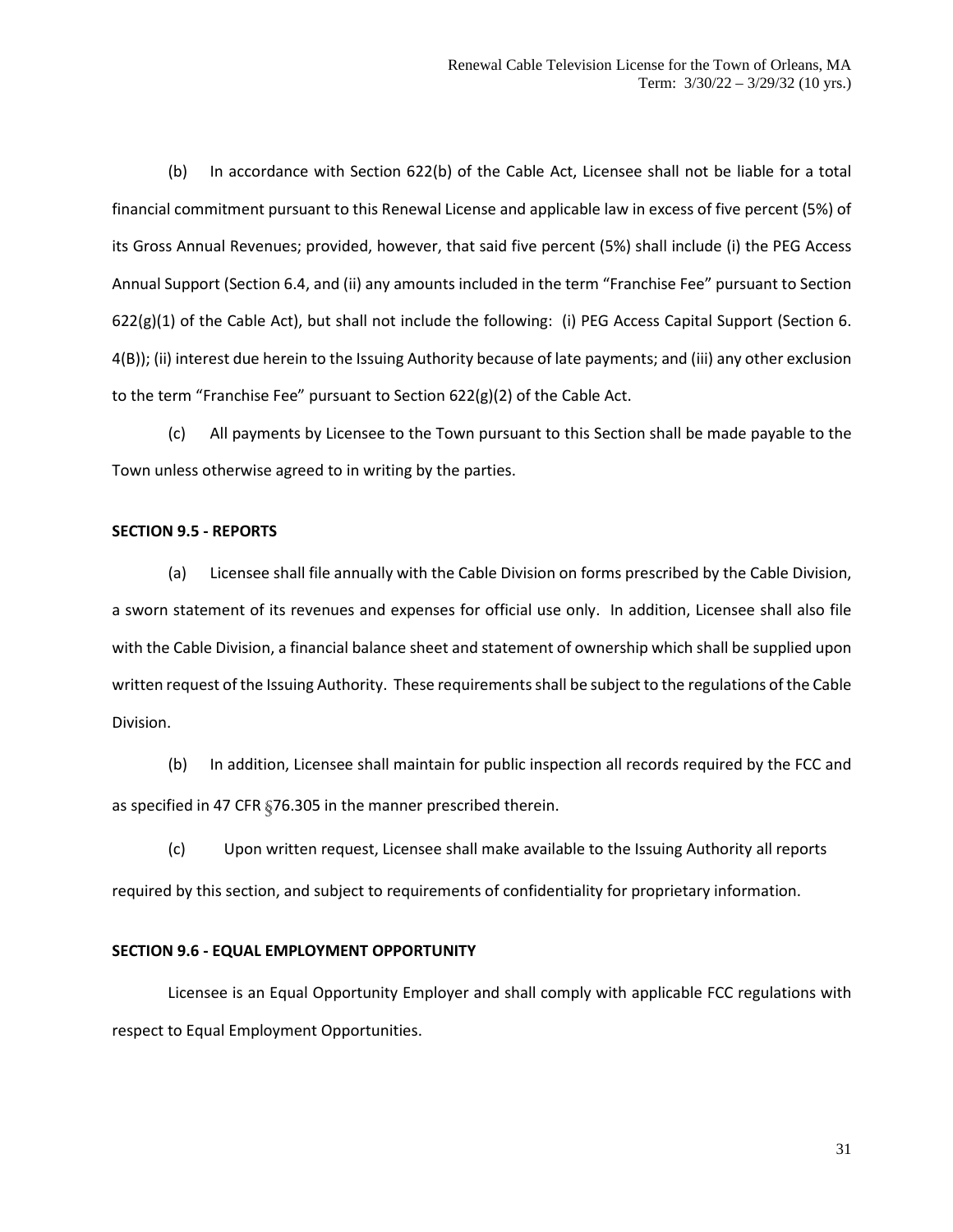### **SECTION 9.7 - REVOCATION OF LICENSE**

The License issued hereunder may, after due written notice and hearing per Section 9.8 (Notice and Opportunity to Cure), be revoked by the Issuing Authority or the Cable Division for any of the following reasons:

(a) For false or misleading statements in, or material omissions from, the application submitted under M.G.L.c. 166A, § 4;

(b) For failure to file and maintain the performance bond as described in Section 9.3 (Performance Bond) or to maintain insurance as described in Section 9.2 (Insurance);

(c) For repeated failure to comply with the material terms and conditions herein required by M.G.L.c. 166A, §5;

(d) For repeated failure, as determined by the Cable Division, to maintain signal quality pursuant to the standards provided for by the FCC and/or Cable Division;

(e) For any transfer or assignment of the Renewal License or control thereof without consent of the Issuing Authority in violation of Section 9.9 herein; and

(f) For failure to complete construction in accordance with the provisions of the Renewal License.

### **SECTION 9.8 - NOTICE AND OPPORTUNITY TO CURE**

In the event that the Issuing Authority has reason to believe that Licensee has defaulted in the performance of any or several material provisions of this Renewal License, except as excused by Force Majeure, the Issuing Authority shall notify Licensee in writing, by certified mail, of the material provision or provisions which the Issuing Authority believes may have been in default and the details relating thereto. Licensee shall have thirty (30) days from the receipt of such notice to:

(a) respond to the Issuing Authority in writing, contesting the Issuing Authority's assertion of default and providing such information or documentation as may be necessary to support Licensee's position; or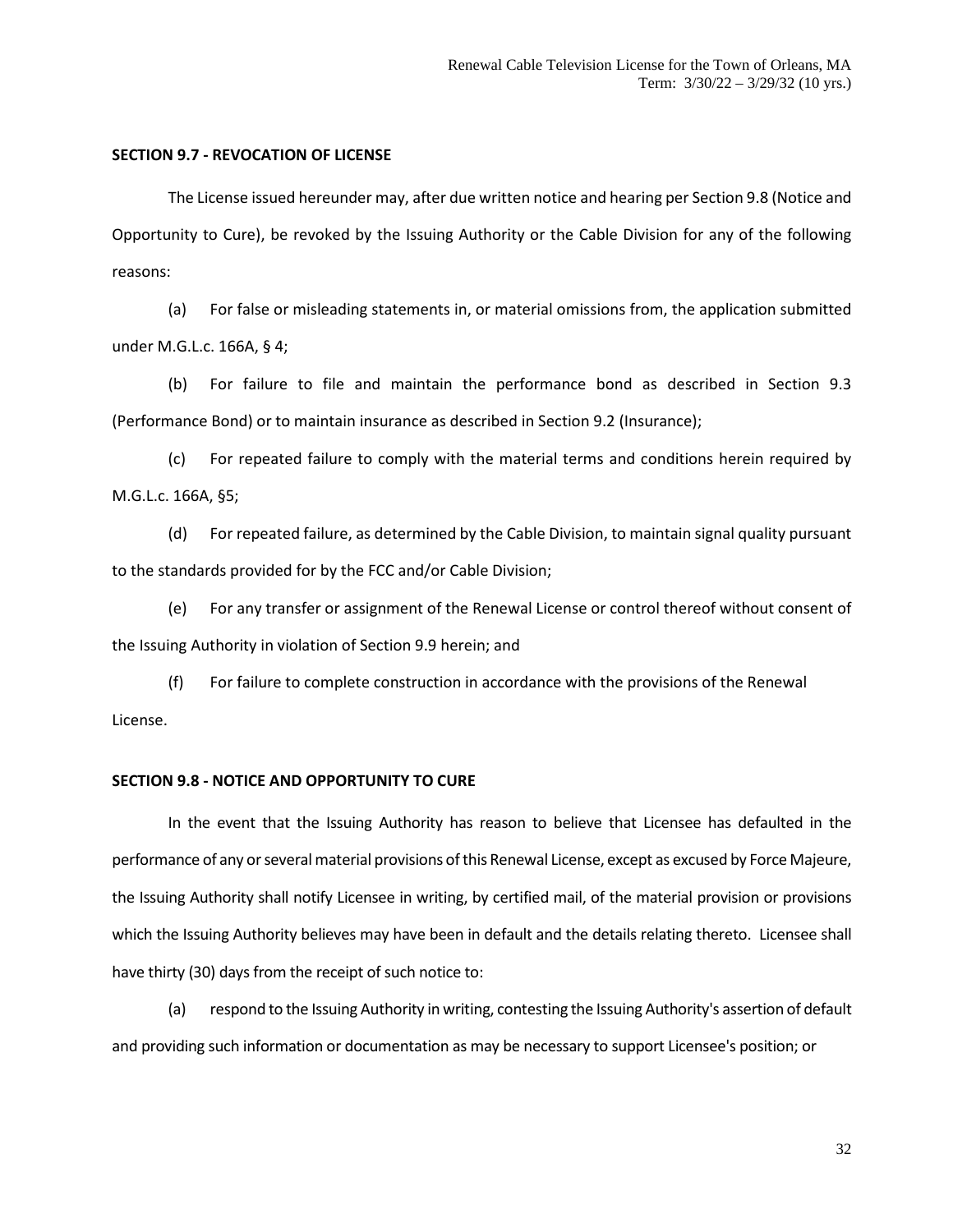(b) cure any such default (and provide written evidence of the same), or, in the event that by nature of the default, such default cannot be cured within such thirty (30) day period, to take reasonable steps to cure said default and diligently continue such efforts until said default is cured. Licensee shall report to the Issuing Authority, in writing, by certified mail, at forty-five (45) day intervals as to Licensee's efforts, indicating the steps taken by Licensee to cure said default and reporting Licensee's progress until such default is cured.

(c) In the event that (i) Licensee fails to respond to such notice of default; and/or (ii) Licensee fails to cure the default or to take reasonable steps to cure the default within the required forty-five (45) day period; the Issuing Authority or its designee shall promptly schedule a public hearing no sooner than fourteen (14) days after written notice, by certified mail, to Licensee. Licensee shall be provided reasonable opportunity to offer evidence, question witnesses, if any, and be heard at such public hearing.

(d) Within thirty (30) days after said public hearing, the Issuing Authority shall issue a written determination of its findings. In the event that the Issuing Authority determines that Licensee is in such default, the Issuing Authority may determine to pursue any lawful remedy available to it.

(e) In the event that (i) the Issuing Authority fails to issue a written reply within 30 days accepting or rejecting Licensees' response pursuant to 9.8(a) above; (ii) the Issuing Authority fails to issue a written acknowledgement after Licensee's notice that it cured said default pursuant to 9.8(b) above; and/or (iii) the Issuing Authority fails to schedule a public hearing no later than thirty (30) days of having sent a written notice consistent with Section 9.8(c) above and/or (iv) the Issuing authority fails to issue a written determination with thirty (30) days after the public hearing pursuant to Section 9.8(d) above , then the issue of said default against Licensee by the Issuing Authority shall be considered null and void.

### **SECTION 9.9 – LIQUIDATED DAMAGES**

For the violation of any of the following material provisions of this Renewal License, liquidated damages shall be paid by the Licensee to the Town, subject to Section 9.8 (*Notice and Opportunity to Cure*) above. Any such liquidated damages shall be assessed as of the date that the Licensee receives written notice, by certified mail, pursuant to Section 9.8 (*Notice and Opportunity*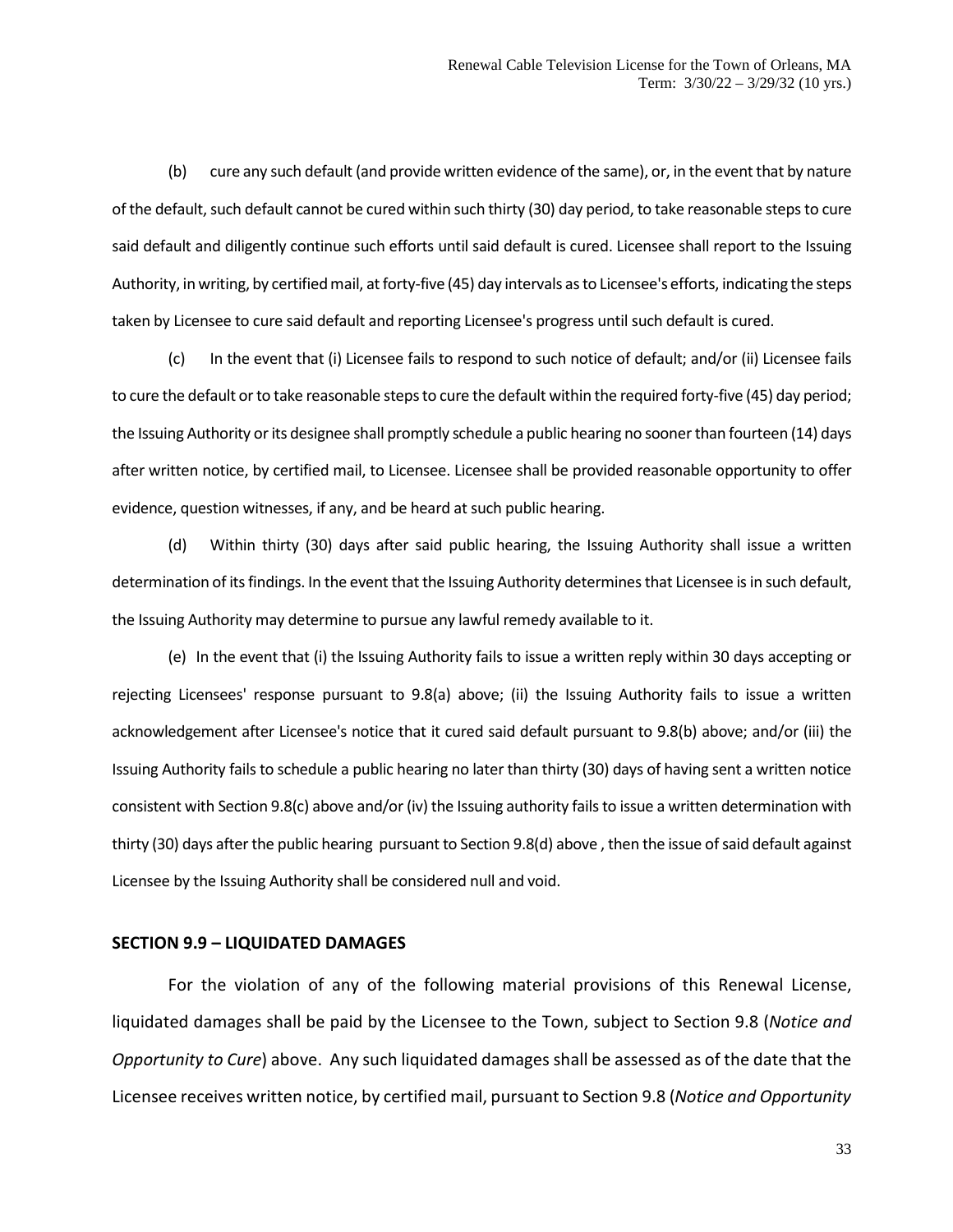*to Cure)* above, of the provision(s) which the Issuing Authority believes to be in default, unless cured pursuant to Section 9.8 (*Notice and Opportunity to Cure*) above.

- 1. For failure to extend service to any resident in accordance with Article 3 (*Area to be Served*) herein, One Hundred and Fifty Dollars (\$150.00) per day, for each day that such noncompliance continues.
- 2. For failure to comply with the FCC's Customer Service Obligations, 47 CFR §76.309, and the Massachusetts Department of Telecommunications and Energy ("DTE"), Cable Division, Billing Practices Regulation, 207 CMR §10.01 et seq., as each may from time to time be amended, and in compliance with Sections 7.1 and 7.2. Fifty Dollars (\$50.00) for each day that any such non-compliance continues.
- 3. For failure to operate and maintain the Cable Television System, in accordance with Section 4.1 (*System Maintenance*) herein, Fifty (\$50.00) per day, for each day such non-compliance continues.
- 4. For failure to comply with the PEG access commitments contained in Article 6 (*PEG Access Channels and Support*) herein, Fifty (\$50.00) per day, for each day such non-compliance continues longer than 30 days.
- 5. For failure to maintain the bonds and insurance required by Sections 9.2 and 9.3 (*Insurance and Bonds*) herein, One Hundred Dollars (\$100.00) per day, for each day of noncompliance.

All similar violations or failures from the same factual events affecting multiple Subscribers shall be assessed as a single violation, and each violation or a failure may only be assessed as a single material violation.

### **SECTION 9.10 - TRANSFER OR ASSIGNMENT**

In accordance with applicable law, this Renewal License or control hereof shall not be transferred or assigned without the prior written consent of the Issuing Authority, which consent shall not be arbitrarily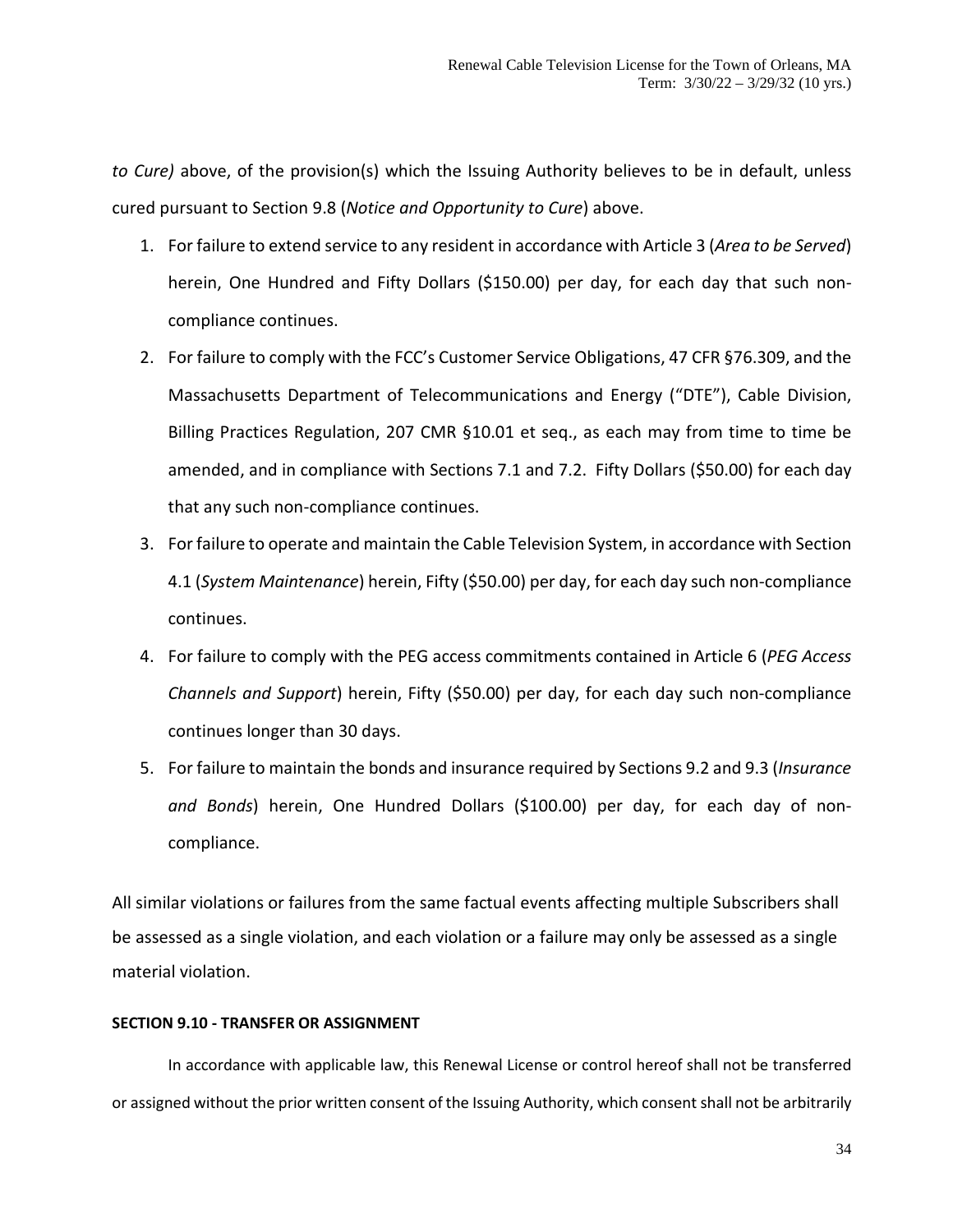or unreasonably withheld. The consent of the Issuing Authority shall be given only after a hearing upon written application therefor on forms prescribed by the Cable Division. Pursuant to 207 CMR 4.01(2), a transfer or assignment of a license or control thereof between commonly controlled entities, between affiliated companies, or between parent and subsidiary corporations, shall not constitute a transfer or assignment of a license or control thereof under M.G.L.c.166A Section 7. Under 207 CMR 4.00, an "affiliated company" is any person or entity that directly or indirectly or through one or more intermediaries, controls, is controlled by, or is under common control with another person or entity. The application for consent to an assignment or transfer shall be signed by Licensee and by the proposed assignee or transferee or by their representatives, evidence of whose authority shall be submitted with the application. Within thirty (30) days of receiving a request for consent, the Issuing Authority shall, in accordance with State and FCC rules and regulations, notify Licensee in writing of the additional information, if any, it requires to determine the legal, financial, technical and managerial qualifications of the transferee or new controlling party. If the Issuing Authority has not taken action on Licensee's request for consent within one hundred twenty (120) days after receiving such request, consent shall be deemed given.

### **SECTION 9.11 - REMOVAL OF SYSTEM**

Upon termination of this Renewal License or denial of any renewal hereof by passage of time or otherwise in accordance with applicable law and after all appeals from any judicial determination are exhausted and final, Licensee shall remove its supporting structures, poles, transmission and distribution systems and other appurtenances from the streets, ways, lanes, alleys, parkways, bridges, highways, and other public and private places in, over, under, or along which they are installed and shall restore the areas to their original condition. If such removal is not completed within six (6) months of such termination, the Issuing Authority or property owner may deem any property not removed as having been abandoned. Notwithstanding the above, Franchisee shall not be required to remove its Cable System, or to relocate the Cable System, or to sell the Cable System, or any portion thereof as a result of termination, denial of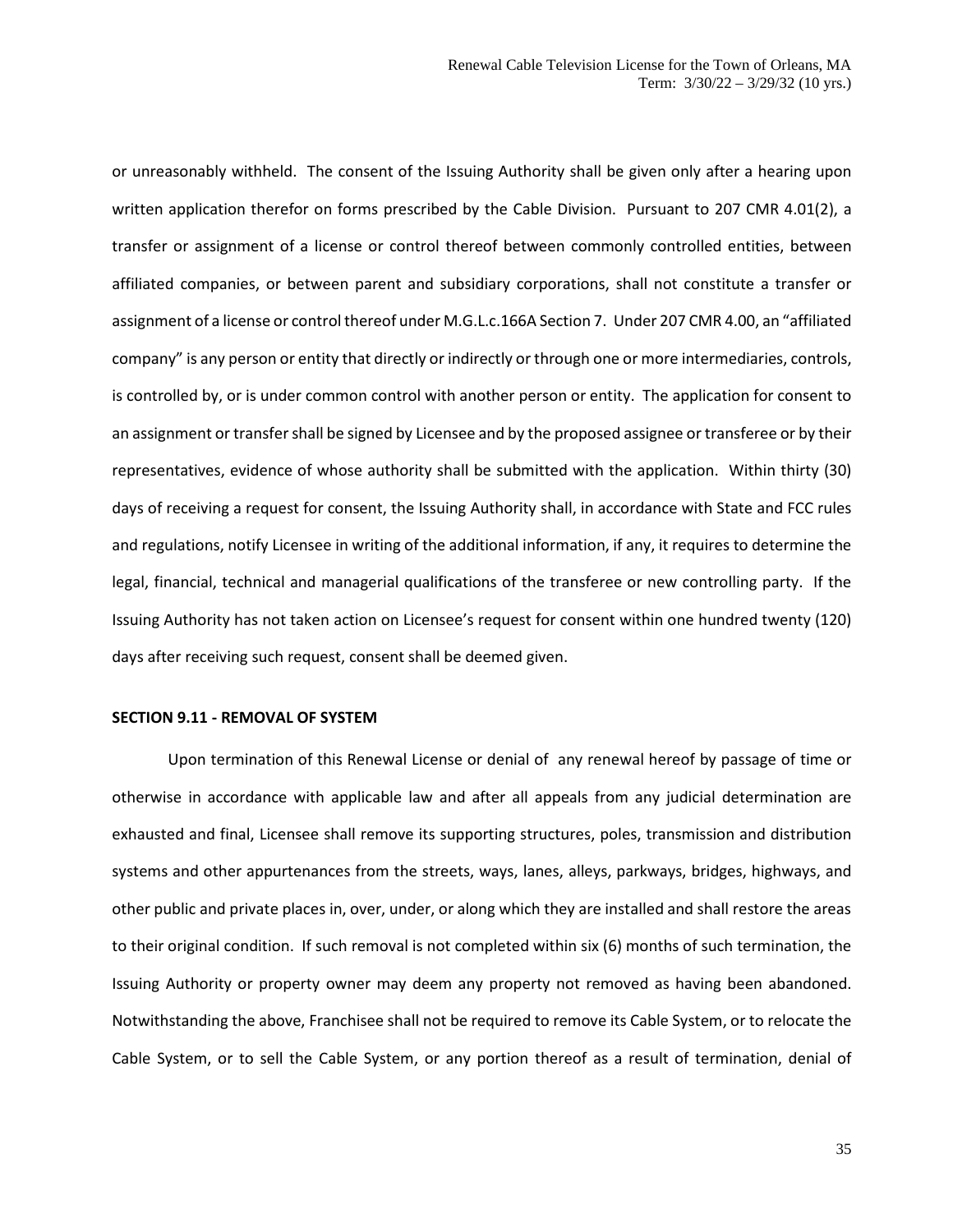renewal, or any other lawful action to forbid or disallow Franchisee from providing Cable Service, if the Cable System is actively being used to facilitate any other services not governed by the Cable Act.

### **SECTION 9.12 - INCORPORATION BY REFERENCE**

(a) All presently and hereafter applicable conditions and requirements of federal, state and generally applicable local laws, including but not limited to M.G.L.c. 166A, and the rules and regulations of the FCC and the Cable Division, as they may be amended from time to time, are incorporated herein by reference, to the extent not enumerated herein. However, no such generally applicable local laws, rules, regulations and codes, as amended, may alter the obligations, interpretation and performance of this Renewal License to the extent that any provision of this Renewal License conflicts with or is inconsistent with such generally applicable local laws, rules or regulations.

### **SECTION 9.13 - NO THIRD PARTY BENEFICIARIES**

Nothing in this Renewal License is intended to confer third-party beneficiary status on any member of the public to enforce the terms of this Renewal License.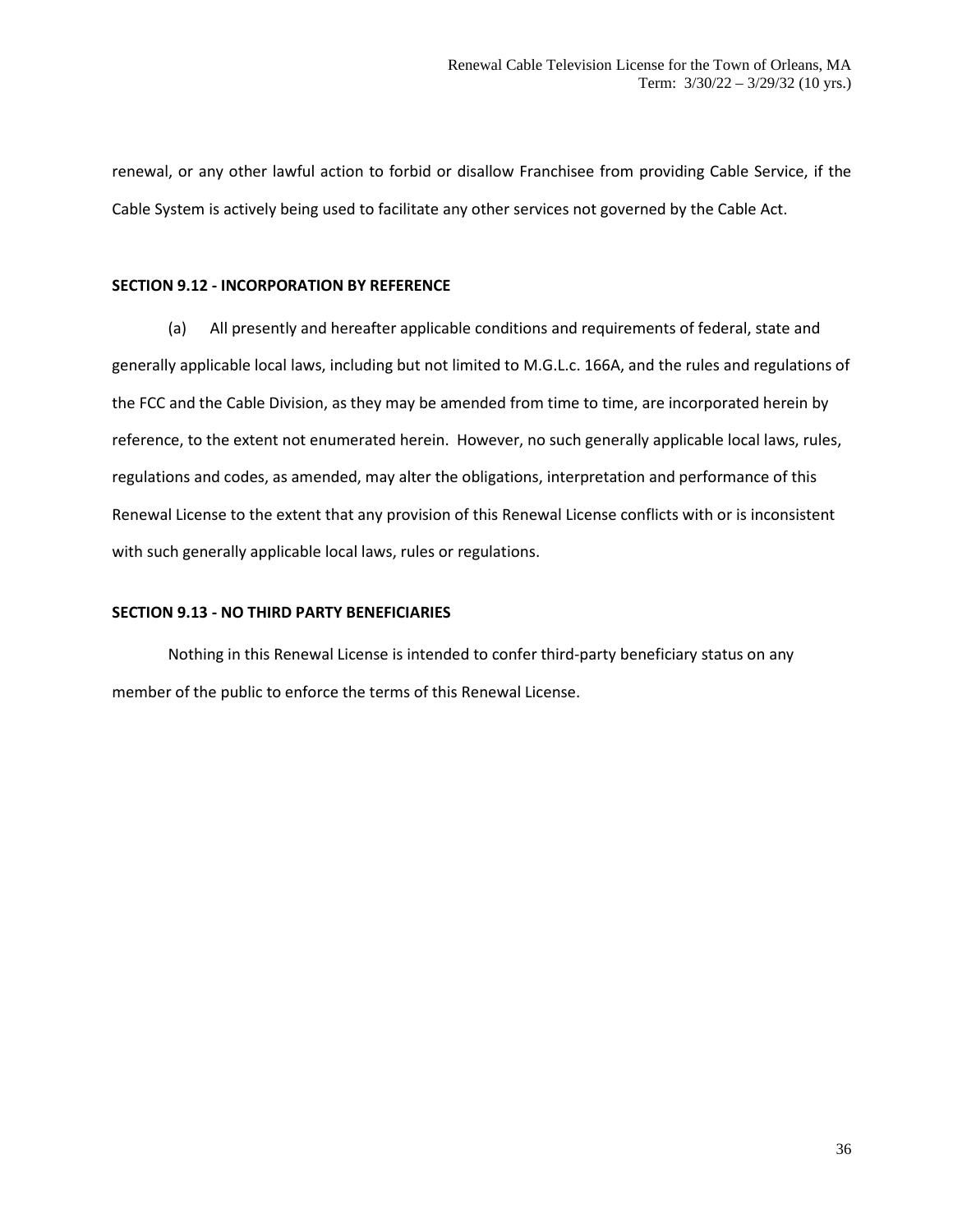#### **MISCELLANEOUS**

#### **SECTION 10.1 - SEVERABILITY**

If any section, subsection, sentence, clause, phrase, or other portion of this Renewal License is, for any reason, declared invalid, in whole or in part, by any court, agency, commission, legislative body, or other authority of competent jurisdiction, such portion shall be deemed a separate, distinct, and independent portion. Such declaration shall not affect the validity of the remaining portions hereof, which other portions shall continue in full force and effect.

### **SECTION 10.2 - FORCE MAJEURE**

If for any reason of force majeure Licensee is unable in whole or in part to carry out its obligations hereunder, said Licensee shall not be deemed in violation or default during the continuance of such inability. Unless further limited elsewhere in this Renewal License, the term "force majeure" as used herein shall have the following meaning: strikes; acts of god; acts of public enemies, orders of any kind of the government of the United States of America or of the Commonwealth of Massachusetts or any of their departments, agencies, political subdivisions, or officials, or any civil or military authority; insurrections; riots, epidemics; landslides; lightning; earthquakes; tornados; fires; hurricanes; volcanic activity; storms; floods; washouts; droughts, environmental restrictions, arrests; civil disturbances; explosions; partial or entire failure of utilities; unavailability of materials and/or essential equipment, environmental restrictions or any other cause or event not reasonably anticipated or within Licensee's control.

### **SECTION 10.3 - NOTICES**

(a) Every notice to be served upon the Issuing Authority shall be shall be sent by certified mail, nationally recognized overnight courier service or other means as allowed by applicable law and providing for a receipt as proof of delivery to the following address or such other address as the Issuing Authority may specify in writing to Licensee.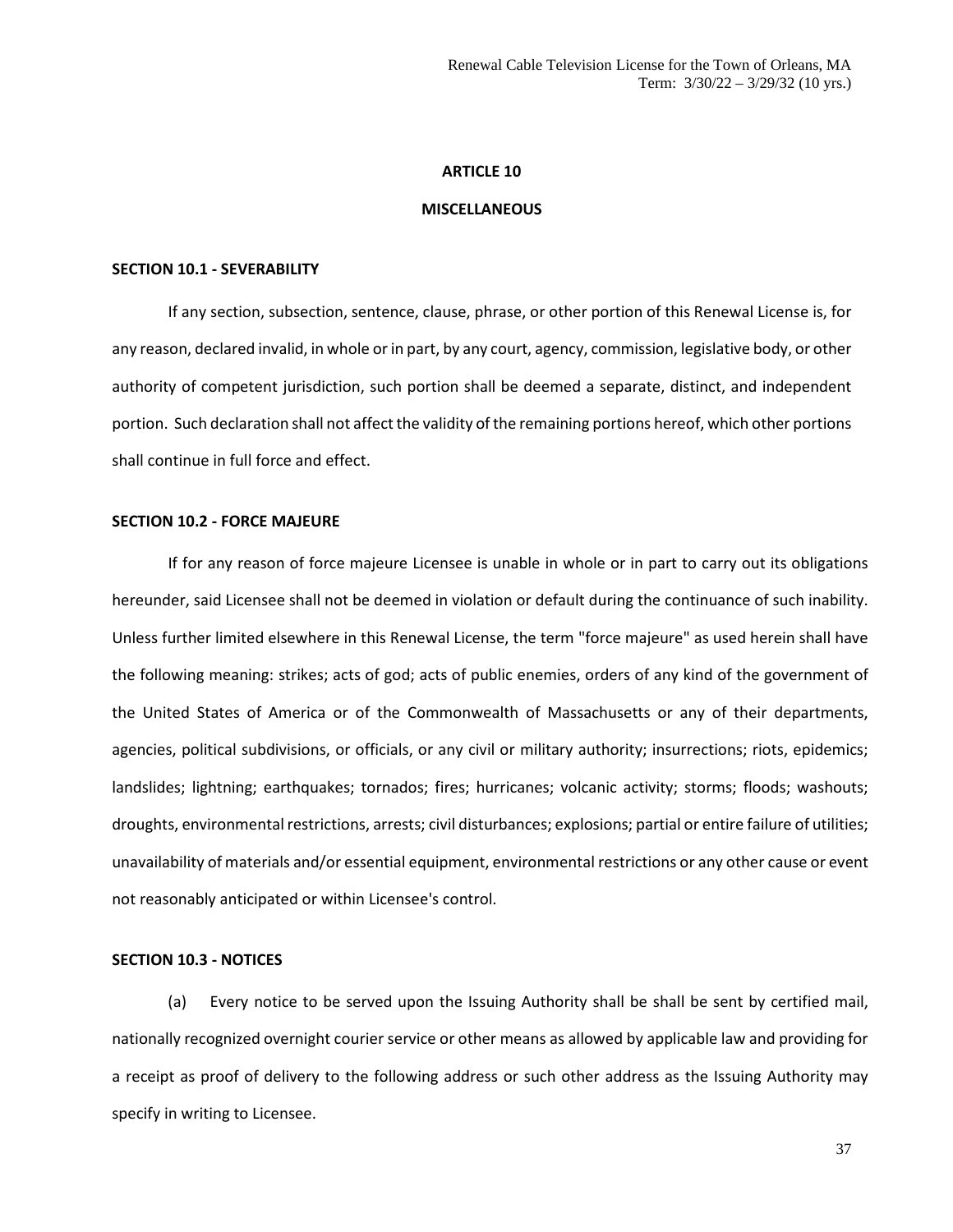Town of Orleans Mr. John Kelly, Town Administrator 19 School Road Orleans, MA 02653

(b) Every notice served upon Licensee shall be delivered or sent by certified mail (postage prepaid)

or nationally recognized overnight courier service to the following address or such other address as Licensee

may specify in writing to the Issuing Authority.

Comcast Cable Communications, Inc. Attn: Government Relations 181 Ballardvale St. Wilmington, MA 01887

with copies to:

Comcast Cable Communications, Inc. Attn: Vice President, Government Relations 676 Island Pond Road Manchester, NH 03109

Comcast Cable Communications, Inc. Attn: Government Affairs One Comcast Center Philadelphia, PA 19103

(c) Delivery of such notices shall be equivalent to direct personal notice, direction or order, and

shall be deemed to have been given at the time of receipt.

### **SECTION 10.4 - ENTIRE AGREEMENT**

This instrument contains the entire agreement between the parties, supersedes all prior agreements or proposals except as specifically incorporated herein, and cannot be changed without written amendment signed by the Issuing Authority and the Licensee.

### **SECTION 10.5 - CAPTIONS**

The captions to sections throughout this Renewal License are intended solely to facilitate reading and reference to the sections and provisions of the Renewal License. Such sections shall not affect the meaning or interpretation of the Renewal License.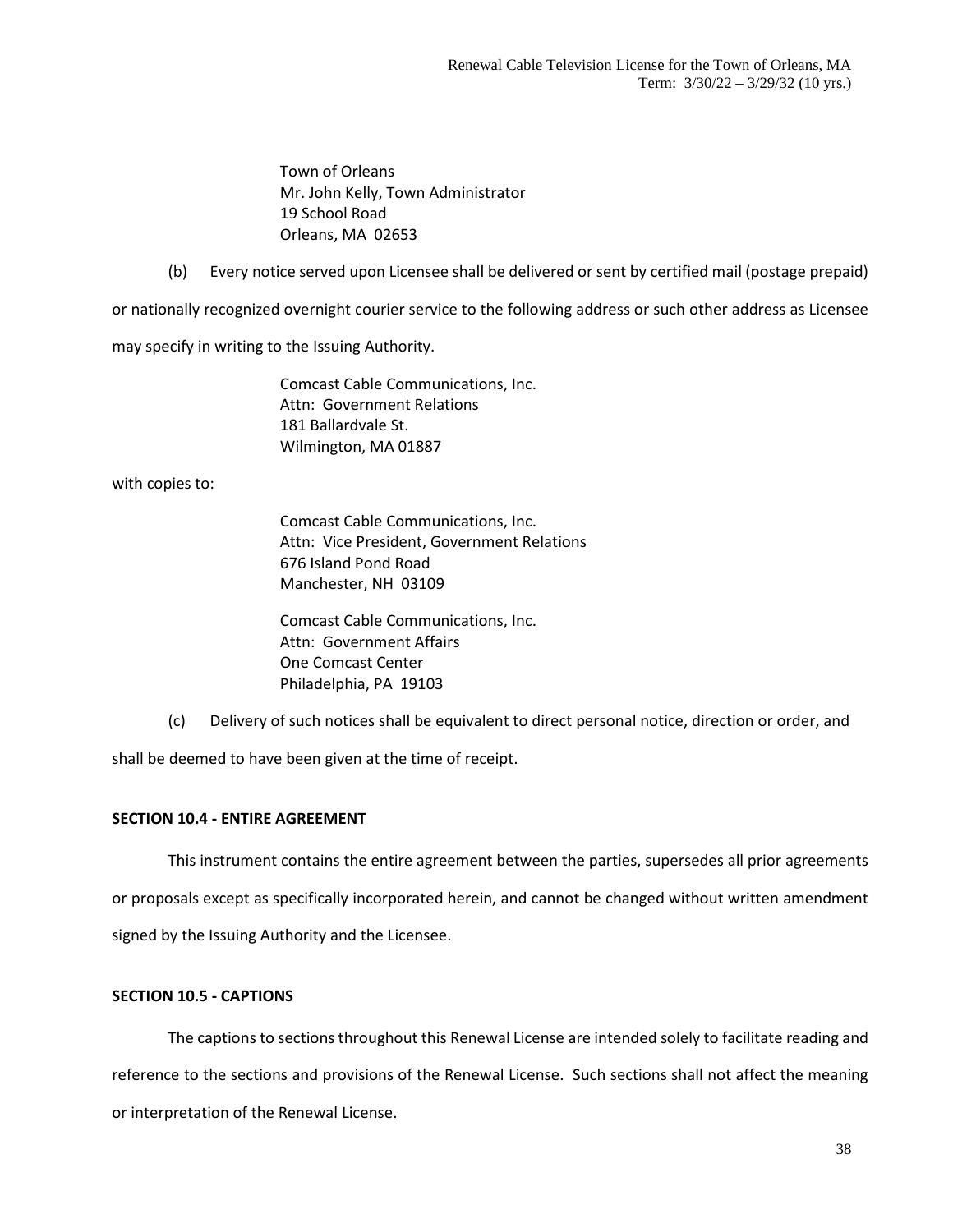### **SECTION 10.6 - WARRANTIES**

Licensee warrants, represents and acknowledges that, as of the Effective Date of this Renewal License:

- (a) Licensee is duly organized, validly existing and in good standing under the laws of the State;
- (b) Licensee has the requisite power and authority under applicable law and its by-laws and articles

of incorporation and/or other organizational documents, is authorized by resolutions of its Board of Directors or other governing body, and has secured all consents which are required to be obtained as of the date of execution of this Renewal License, to enter into and legally bind Licensee to this Renewal License and to take all actions necessary to perform all of its obligations pursuant to this Renewal License;

(c) This Renewal License is enforceable against Licensee in accordance with the provisions herein; and

(d) There is no action or proceedings pending or threatened against Licensee which would interfere with performance of this Renewal License.

### **SECTION 10.7 - APPLICABILITY OF RENEWAL LICENSE**

All of the provisions in this Renewal License shall apply to the Town, Licensee, and their respective successors and assigns.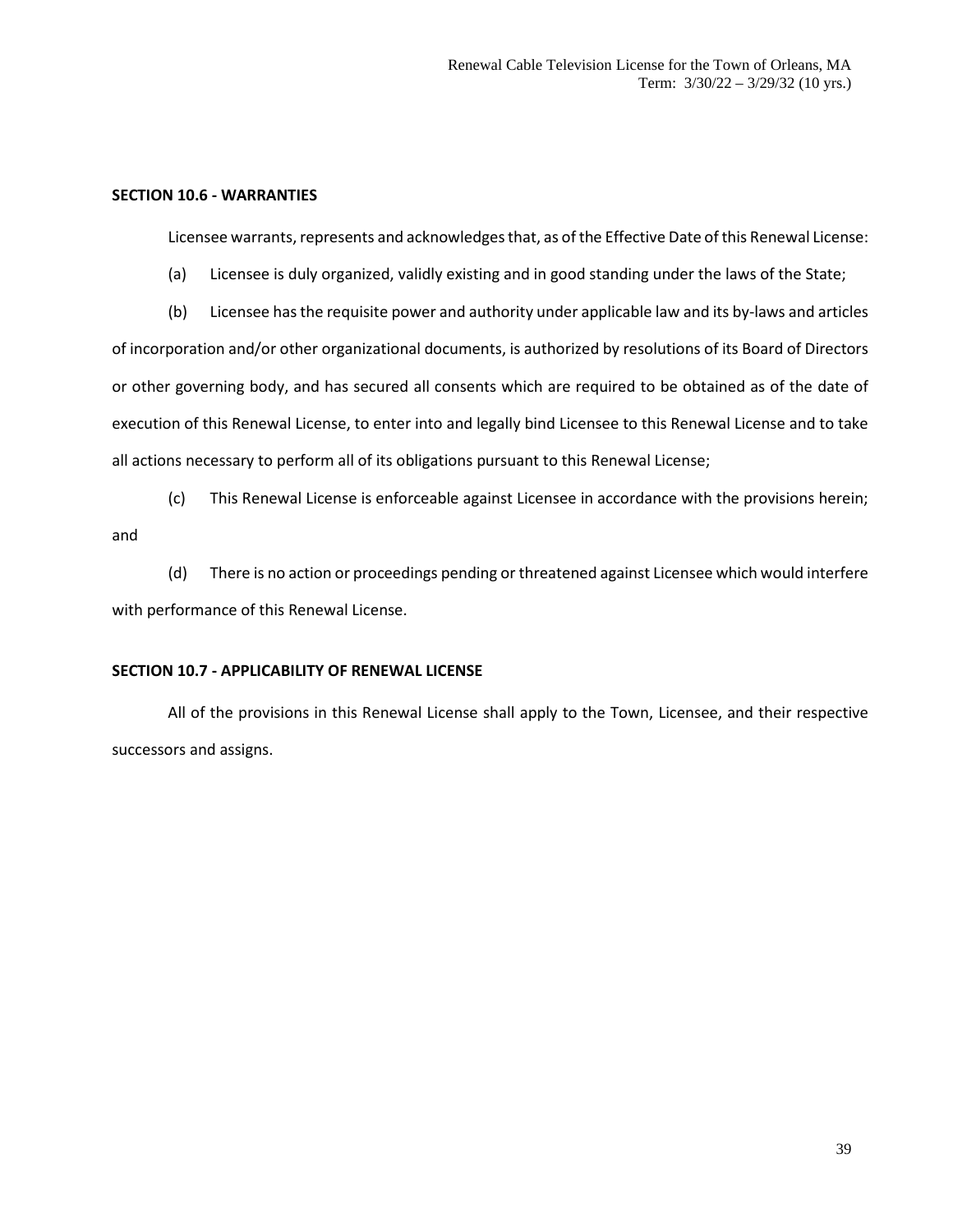WITNESS OUR HANDS AND OFFICIAL SEAL, THIS \_\_\_\_\_\_\_\_DAY OF October, 2020.

### **TOWN OF ORLEANS, MA SELECT BOARD**

By: \_\_\_\_\_\_\_\_\_\_\_\_\_\_\_\_\_\_\_\_\_\_\_\_\_\_\_\_\_\_

Kevin F. Galligan

By: \_\_\_\_\_\_\_\_\_\_\_\_\_\_\_\_\_\_\_\_\_\_\_\_\_\_\_\_\_\_

Mefford R. Runyon

By: \_\_\_\_\_\_\_\_\_\_\_\_\_\_\_\_\_\_\_\_\_\_\_\_\_\_\_\_\_\_

Mark W. Mathison

By: \_\_\_\_\_\_\_\_\_\_\_\_\_\_\_\_\_\_\_\_\_\_\_\_\_\_\_\_\_\_

Andrea Shaw Reed

By: \_\_\_\_\_\_\_\_\_\_\_\_\_\_\_\_\_\_\_\_\_\_\_\_\_\_\_\_\_\_

Cecil E. Newcomb, III

### **COMCAST OF SOUTHERN NEW ENGLAND, INC.** By:

Tracy L. Pitcher, Sr. Vice President Greater Boston Region

\_\_\_\_\_\_\_\_\_\_\_\_\_\_\_\_\_\_\_\_\_\_\_\_\_\_\_\_\_

#736689/ORLE/0026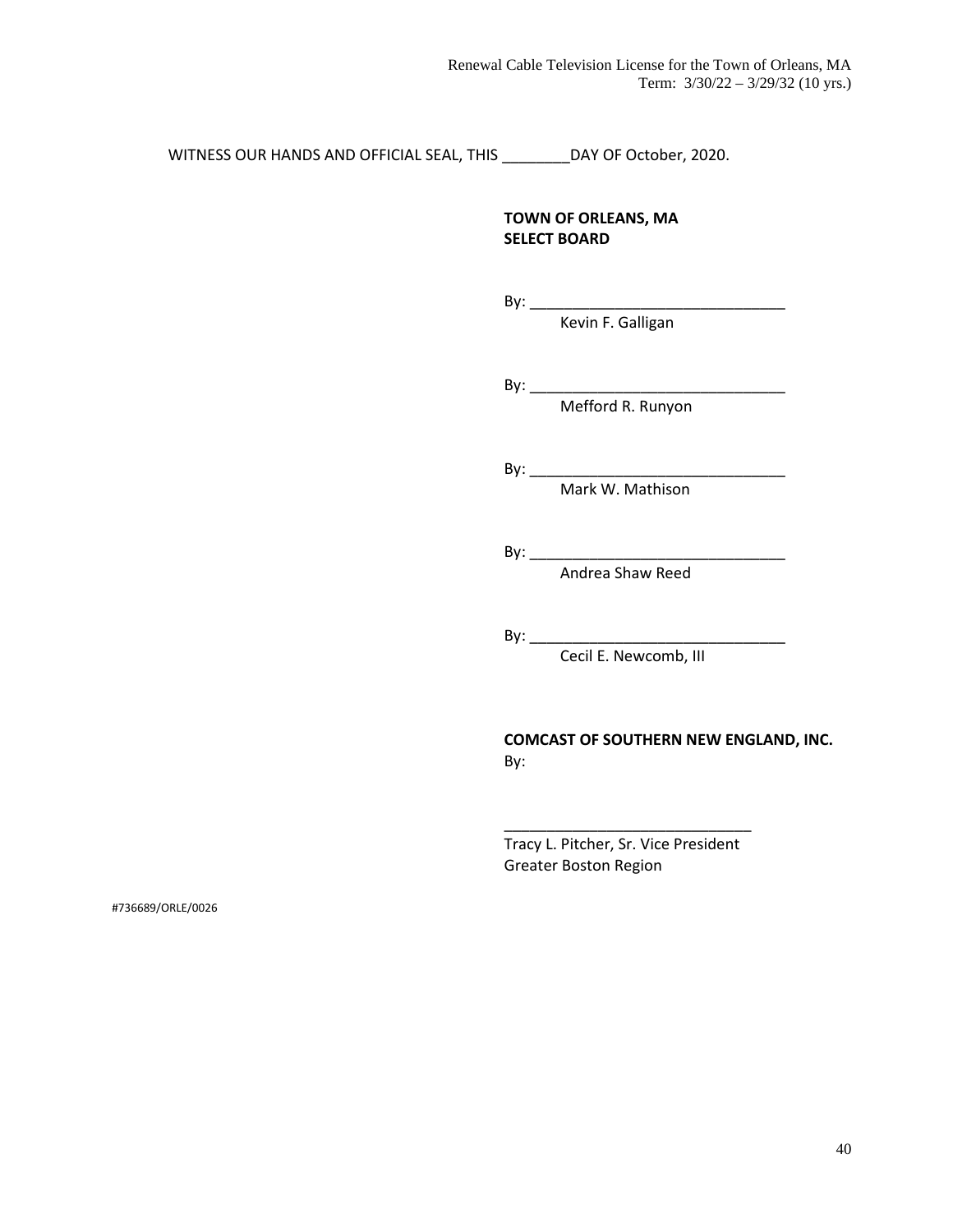### **EXHIBIT A**

### **PROGRAMMING**

Licensee shall provide the following broad categories of Video Programming:

- News Programming;
- Sports Programming;
- Public Affairs Programming;
- Children's Programming;
- Entertainment Programming; and
- Local Programming.